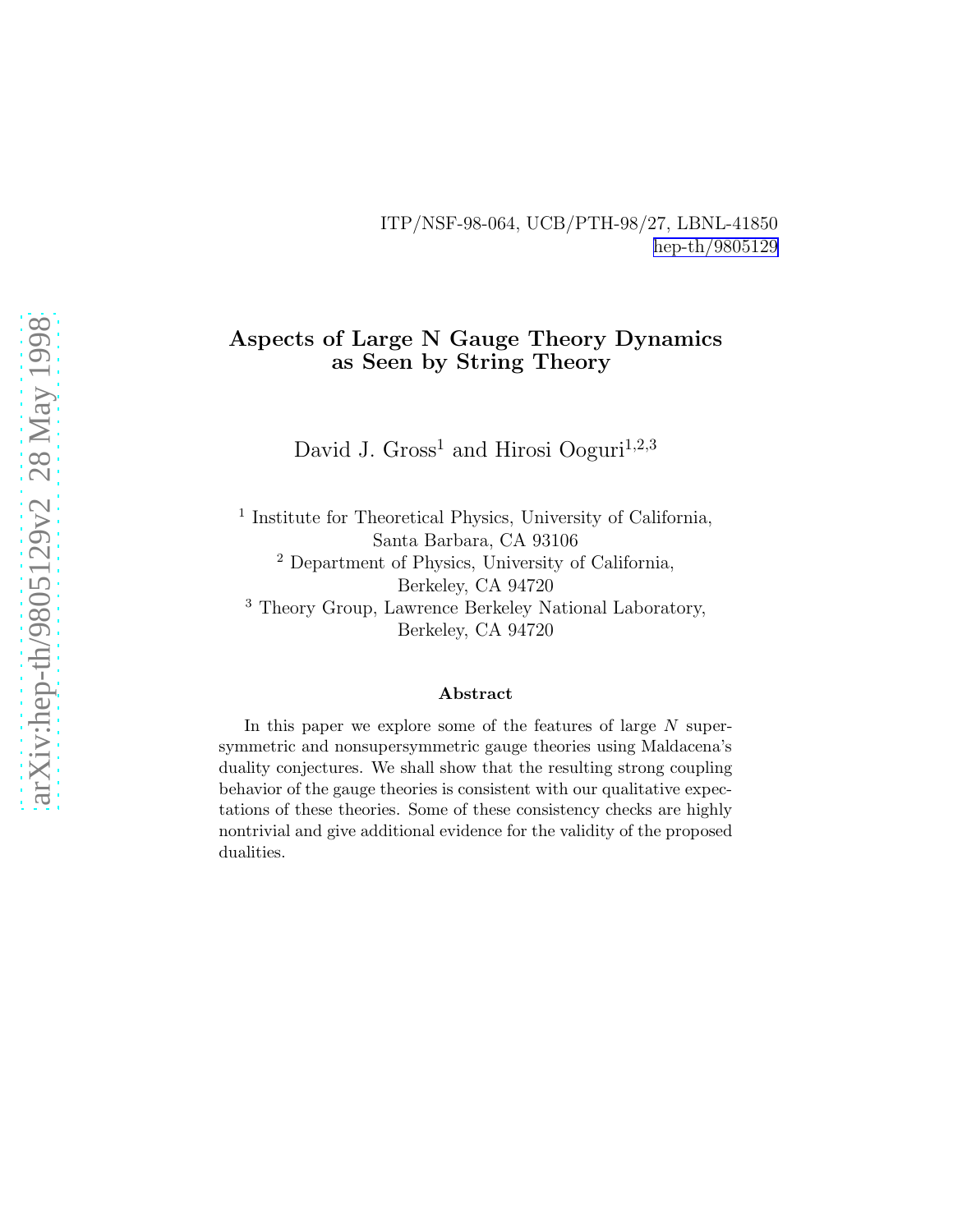### 1 Introduction

The newest, and perhaps most interesting, of the dualities of string theory is that conjectured by Maldacena, which relates the large N expansion of conformal field theory in d dimensions to string theory in a  $AdS_{d+1} \times M$ spacetime background (where  $AdS_{d+1}$  is  $(d+1)$ -dimensional Anti de-Sitter spaceand  $M$  is a compact space) [[1](#page-29-0)]. The dictionary that relates these dual descriptions identifies the  $1/N$  expansion of the field theory to the perturbative expansion of the string theory, and the strong coupling expansion of the field theory to the  $\alpha'$  expansion of the string theory. This conjecture offers the exciting possibility of using perturbative string theory to explore the large N limit of field theory.

The simplest case of Maldacena's conjecture is the duality between large N supersymmetric, conformally invariant,  $SU(N)$  gauge theory in four dimensions (with coupling  $g_{YM}^2$ ) and type IIB string theory expanded about an  $AdS_5 \times S^5$  background. Here the string coupling,  $g_{st}$ , is proportional to  $g_{YM}^2$ ; N equals, in the string theory, the magnitude of the five-form flux on the five-sphere; and  $(g_{YM}^2 N)^{1/4}$  is proportional to the radius of curvature of the background  $AdS_5$  space. One can therefore hope to calculate gauge theory correlation functions, for large N and large  $(\lambda = g_{YM}^2 N)$ , in terms of weak coupling string theory in the semiclassical approximation  $\frac{d}{dx}$ . supergravity.

The precise relation between the gauge theory correlation functions and the supergravity effective action has been given by [\[2, 3](#page-29-0)], following the earlier works[[4\]](#page-29-0). In particular this prescription determines the dimensions of operators in the conformal field theory in terms of the masses of particle in the string theory. This correspondence has been checked for the duality between  $SU(N)$  gauge theory in four dimensions and type IIB string theory expanded about an  $AdS_5 \times S^5$  background; where it was shown that there is a precise correspondence between the chiral fields of the conformal gauge theory and the finite mass string states in the above limit, including the complete infinite tower of massive Kaluza-Klein states of ten-dimensional supergravity on the 5-sphere[[5, 6\]](#page-29-0)

In[[7, 8\]](#page-29-0), it was shown that the strong coupling limit of the large Wilson loop for large  $N$  can be evaluated using semiclassical string theory, thereby obtaining the interaction energy between infinitely massive quarks and antiquarks (external sources in the fundamental representation of  $SU(N)$ ), sep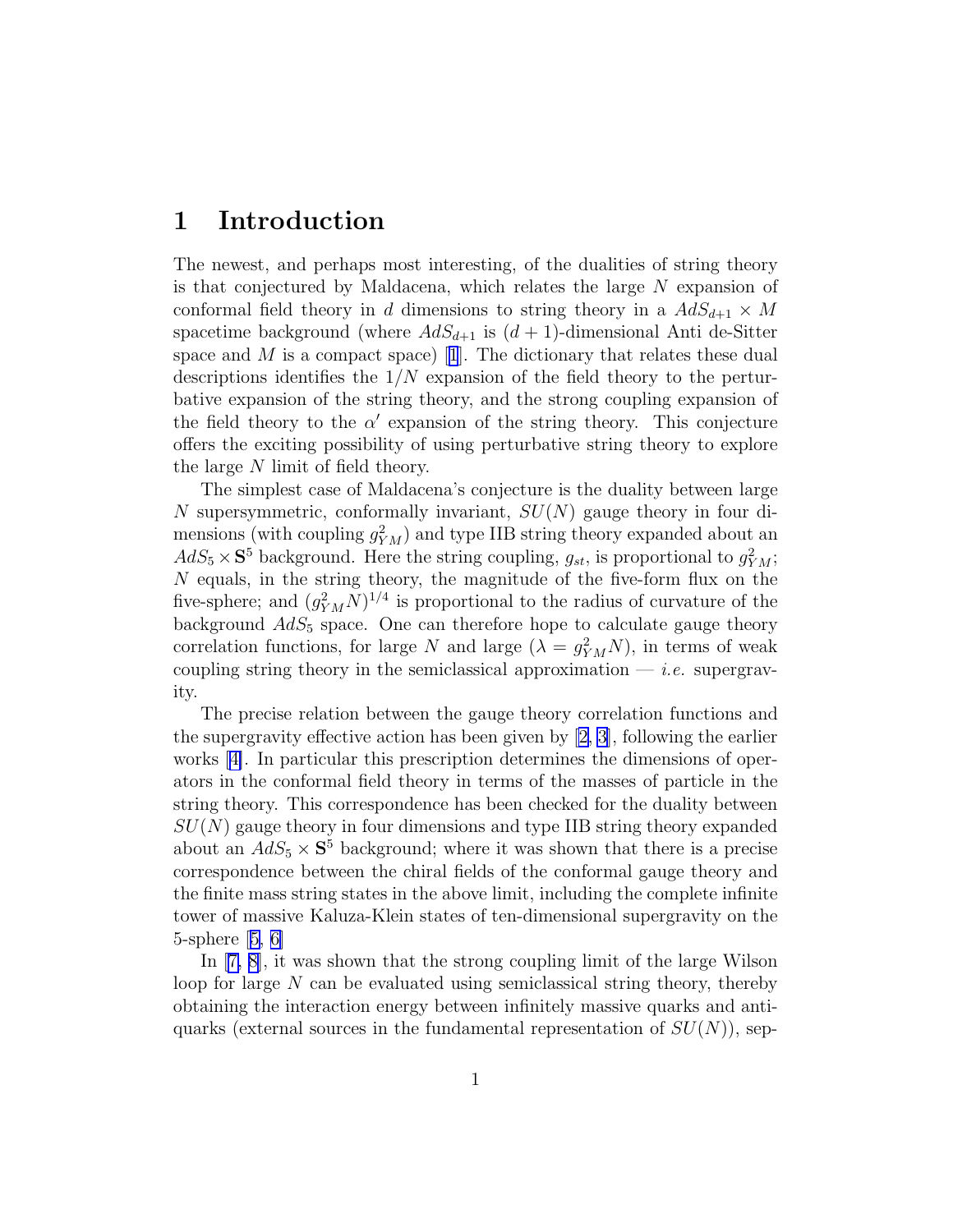arated by distance R as

$$
E_{q\bar{q}} = -\frac{4\pi^2}{\Gamma(1/4)^4} \frac{\sqrt{2\lambda}}{R},\tag{1}
$$

a result that is completely consistent with our limited understanding of the gauge theory, wherein the  $1/R$  behavior is dictated by conformal invariance. The proportionality to  $\sqrt{\lambda}$  suggests that the Coulomb forces is somewhat reduced from the weakly coupled value of  $\lambda$ . Similar calculations have been performed for the monopole-monopole and monopole-quark potential, yielding, as expected, S-dual expressions[[9](#page-29-0)].

One can regard Maldacena's duality as realizing the long sought goal of finding the master field representation of large  $N$  gauge theory correlation functions. What is most surprising from this point of view is that the master field lives in a compactified ten-dimensional space-time, and corresponds to supersymmetric type IIB string theory. That there should exist a string representation of the  $\mathcal{N} = 4$  conformally invariant large N gauge theory is somewhat surprising, since the traditional arguments for such a representation have been for confining theories, whereas here we have a string theory for the Coulomb phase of the gauge theory. Thus, even though the Wilson loop is given by the minimal area classical string configuration spanning the loop, the fact that the loop can meander into the extra dimensions and the nature of the geometry of  $AdS$  space lead to a  $1/R$  potential in this case.

Although the duality between  $SU(N)$  gauge theory in four dimensions and type IIB string theory expanded about an  $AdS_5 \times S^5$  background is of great academic interest, the most exciting extension of Maldacena's conjecture is to non-supersymmetric gauge theories, especially to the physically relevant case of four-dimensional, non-supersymmetric gauge theory—namely  $QCD<sub>4</sub>$ . As Witten has shown [\[10](#page-29-0)], it is reasonable to extend the conjecture to cases where supersymmetry is broken, thereby obtaining properties of non-supersymmetric gauge theories in the large  $N$  limit. For example, one can easily extend the duality to discuss the finite temperature behavior of the  $\mathcal{N} = 4$  gauge theory, by compactifying the (Euclidean) time direction of the background space time of AdS on a circle of radius  $\propto 1/\text{temperature}$ , in which case supersymmetry is broken by the boundary conditions on the circle. One can argue that, since supersymmetry is broken, the fermions and the scalars acquire a mass and, at least for large temperature decouple, thus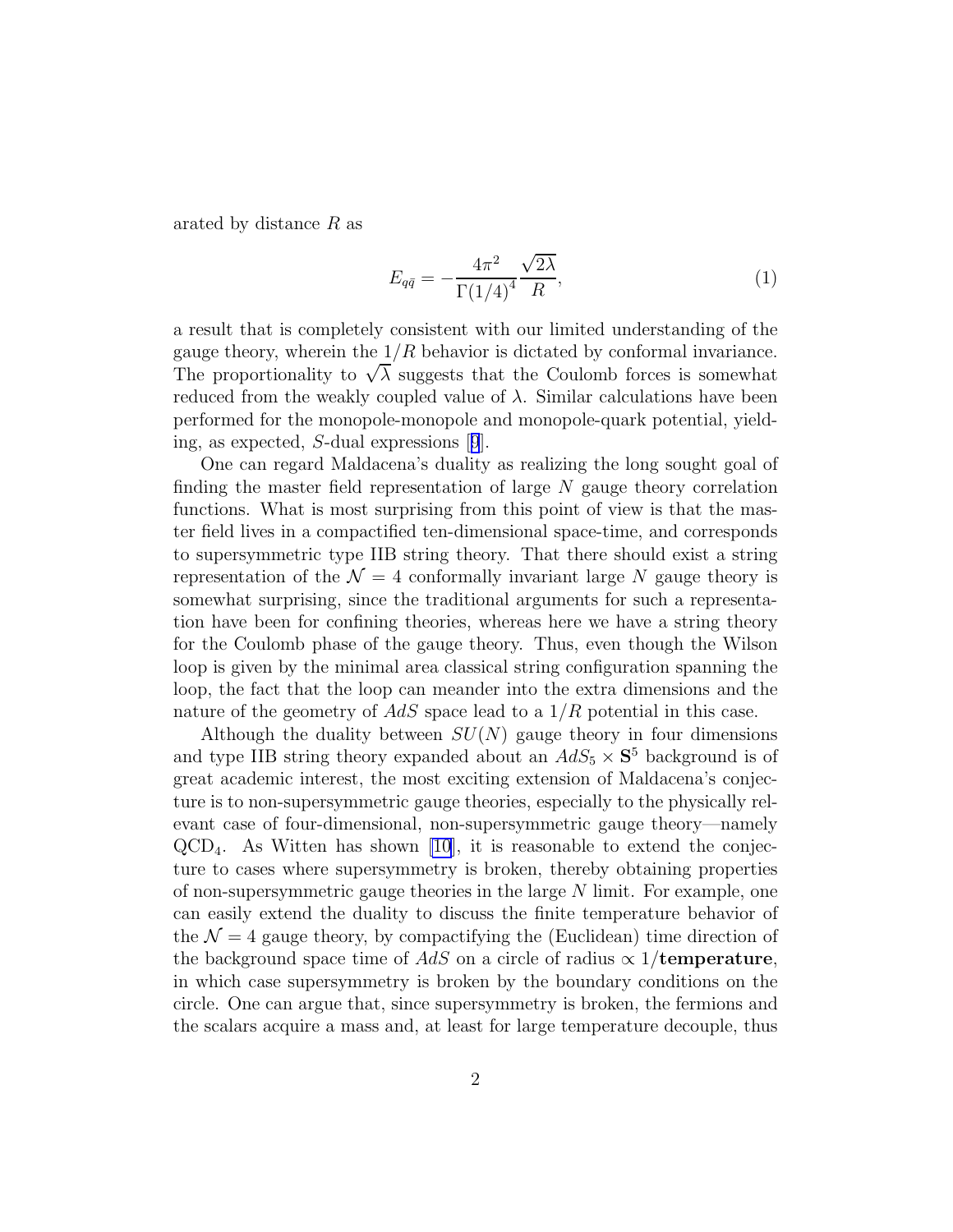yielding a duality to high temperature QCD. Witten showed that in this case one derives many of the expected features of high temperature gauge theory; including a non-zero expectation value of temporal (Polyakov) loops, an area law for spatial Wilson loops and a mass gap (i.e. a magnetic mass).

Finally, Witten has proposed a strategy to study ordinary four dimensional QCD at zero temperature using string theory [\[10](#page-29-0)]. This can be done by using Maldacena's conjecture to relate the large  $N$  limit of the  $SU(N)$ -type  $(2,0)$  theory in  $\mathbb{R}^6$  to M Theory on  $AdS_7 \times S_4$  and dimensionally reducing these to four dimensions. (Throughout this paper, we consider theories on Euclidean signature spaces, and  $AdS_7$  here means its Euclideanized version.) To do this and to break the supersymmetry one sets the  $(2,0)$  theory on  $S^1 \times S^1 \times \mathbb{R}^4$  with supersymmetry breaking boundary condition on the fermions around one of the  $S^1$ 's.

An obvious candidate for its M Theory dual would be obtained by periodically identifying points on  $AdS_7$  corresponding to the periodicity's of the  $S^1 \times S^1$  and by imposing the supersymmetry breaking boundary condition on the fermions by hand. There is, however, another candidate which obeys the same boundary condition. It is the Anti-de Sitter Schwarzschild solution constructed by Hawking and Page (for  $AdS_4$  case) [\[15\]](#page-29-0). The supersymmetry breaking boundary condition is automatically imposed by the Schwarzschild geometry. It turned out that, the classical action for the AdS Schwarzschild solution is smaller than that of the vacuum  $AdS_7$ , and therefore is dominant in the large N limit [\[10](#page-29-0)].

To make contact with four dimensional QCD we must shrink the radii of the two circles to zero in a certain limit. In this construction, the sixdimensional (2, 0) theory is regarded as a regularization of the four-dimensional QCD. The ultraviolet cut-off scale is therefore set by the size of the compact space  $S^1 \times S^1$ .

Denote the radius of the supersymmetry preserving circle by  $R_1$  and that of the supersymmetry breaking one by  $R_2$ . The gauge coupling constant  $g_{YM}$ of QCD<sub>4</sub> is given by the ratio of the radii  $g_{YM}^2 = R_1/R_2$ . In the 't Hooft limit, where one keeps  $g_{YM}^2 N$  to be finite, the circle  $S_{R_1}^1$  shrinks to zero as one takes  $N \to \infty$ . This corresponds to the IIA limit of M Theory as  $S^1_{R_1}$  is the supersymmetry preserving circle. Therefore one could have started with the theory on  $N$  D4 branes in the IIA theory, wrapped around a circle with nonsupersymmetric boundary conditions, rather than the six-dimensional theory. We will take this approach throughout the paper. QCD is then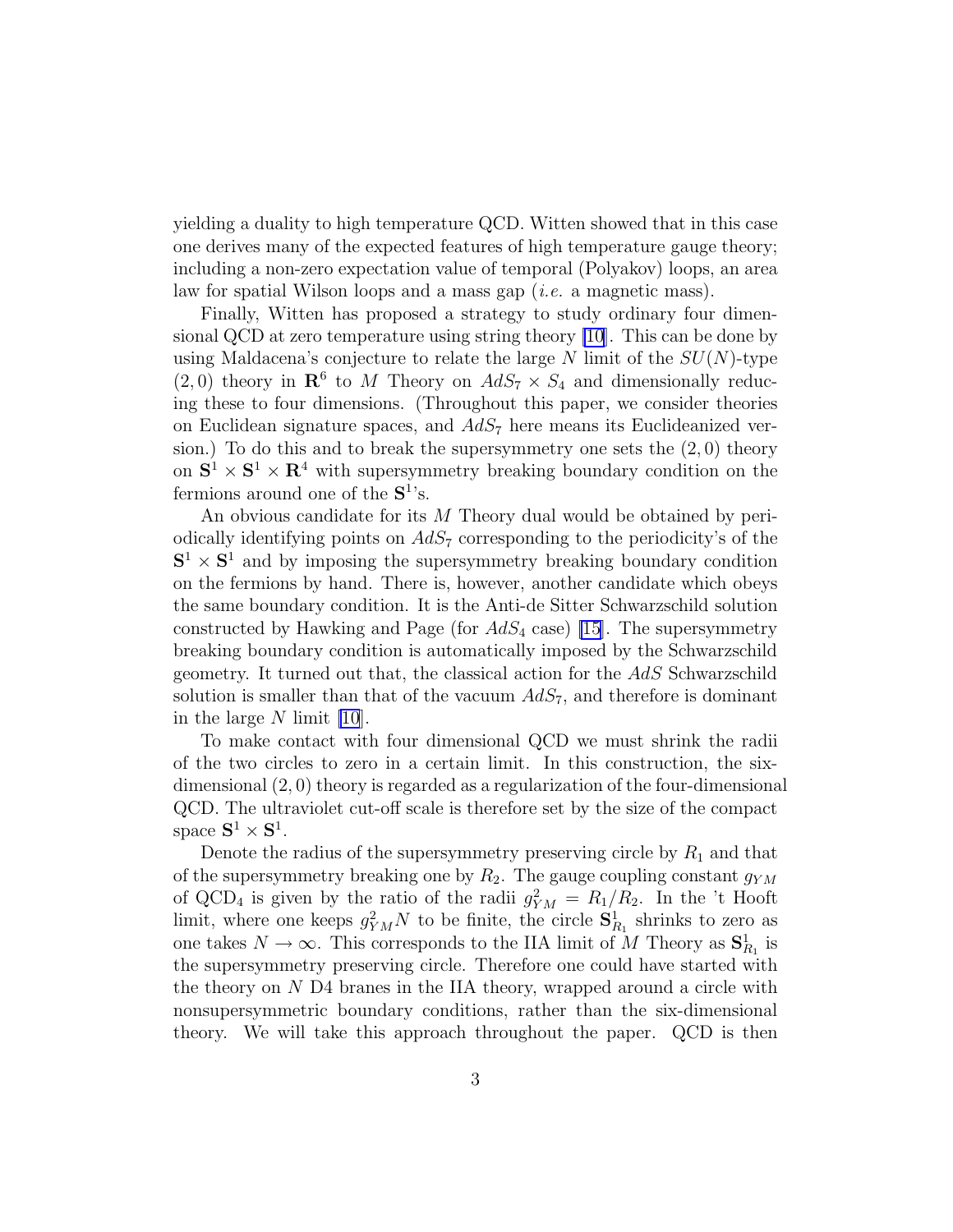regarded as the dimensional reduction of the five dimensional theory at high temperature, with coupling  $g_{YM}^2 = g_5^2 T$ , where  $g_5$  is the five dimensional coupling and T the temperature (inverse radius) of the circle.

Witten has argued that Wilson loops exhibit a confining area law behavior in this geometry for large N and large  $g_{YM}^2 N$ . However, as he points out, this does not establish that QCD is a confining theory. The gauge theory so constructed has an ultraviolet cutoff ( $\propto T$ ) and the coupling  $g_{YM}$  should be thought of as the bare coupling at distances corresponding to  $1/T$ . The string tension will turn out, for large  $\lambda = g_{YM}^2 N$  (as we shall show below), to be proportional to  $\lambda T^2$ . To construct four dimensional QCD we must take

$$
T \to \infty \quad \text{and} \quad \lambda \to \frac{b}{\ln\left(\frac{T}{\Lambda_{\text{QCD}}}\right)},\tag{2}
$$

where  $\Lambda_{\text{QCD}}$  is the QCD mass scale. Presumably we would find, were we able to calculate the small  $\lambda$  behavior of the tension, that the tension behaves as  $\exp[-\frac{2b}{\lambda}]$  $\frac{2b}{\lambda}$   $T^2 \sim \Lambda_{\text{QCD}}^2$ . This calculation is beyond our control at the moment. For small  $\lambda$  the background geometry develops singular behavior and the supergravity approximation surely breaks down. To deal with this continuum limit one would have to be able to calculate the properties of string theory with background Ramond-Ramond charge in a rather singular background.

Thus, for the time being, the Maldacena-Witten conjecture only informs us about the behavior of large  $N$  QCD, with a fixed ultraviolet cutoff in the strong coupling(large  $\lambda$ ) regime. The resulting physics should be compared best with strong coupling lattice gauge theory, where the lattice spacing  $a$  is analogous to  $1/T$ , the radius of the fifth dimension. What is remarkable here is that the short distance cutoff, unlike in the case of lattice, does not destroy the rotational or Lorentz symmetry of the theory. Indeed, at short distances we see a higher dimensional theory with more symmetry, indeed enough symmetry to render the theory finite. We are using the six dimensional, ultraviolet finite, (2,0) theory to define the theory in the ultraviolet, yet its infrared behavior should be qualitatively the same as QCD.

In this paper we shall explore some of the features of large  $N$  supersymmetric and nonsupersymmetric gauge theories using the above duality conjectures. We shall show that the resulting strong coupling behavior of the gauge theories is, in all cases, consistent with our qualitative expectations of these theories. Some of these consistency checks are highly nontrivial and give additional evidence for the validity of the proposed dualities.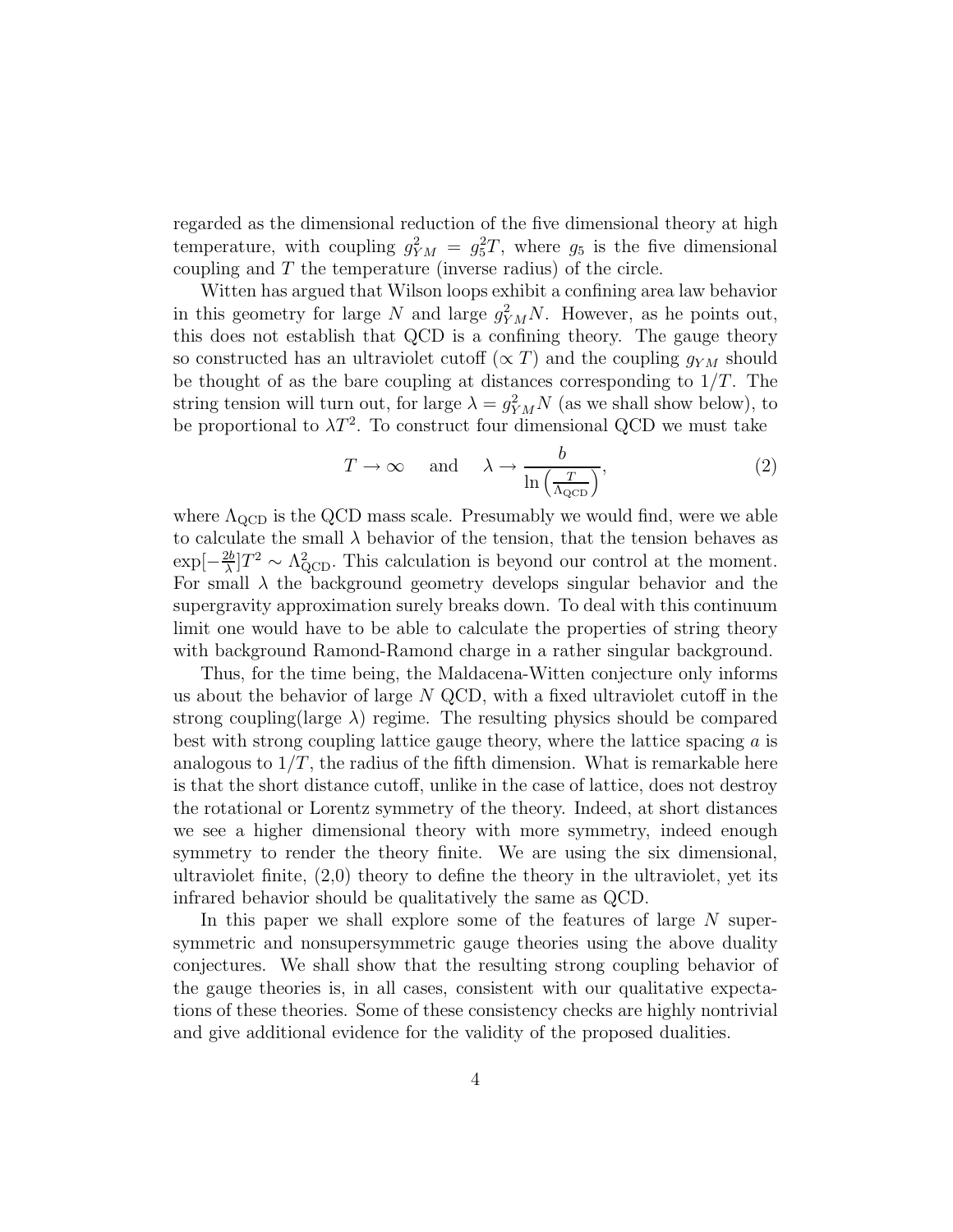First we shall explore, in the next section, the connected correlation function of Wilson loops. This kind of calculation can be used for many purposes among which are the evaluation of the electric mass (or screening length) of high temperature QCD, the glue ball spectrum of confining gauge theories and the demonstration that in the confining phase of QCD monopoles are condensed. In particular we outline how the glueball spectrum of this version of strong coupling QCD could be calculated.

In Section III, we generalize the discussion of QCD to the case where the  $\theta$  parameter is non-zero and argue that we can demonstrate oblique confinement.

In Section IV we generalize the evaluation of Wilson loops in the fundamental representation to higher representations. Here we find that the string theory naturally produces the behavior of higher representations that we would expect in a confining theory—a result that depends critically on the master field being described by fermionic strings.

In Section V we argue that one can also use the duality to discuss heavy quark baryonic states and determine the effective energy of N fundamental representation quarks in a singlet state for large N. The construction of the baryon is possible because of the Chern-Simons term in the action for supergravity on AdS. The same arguments allow us to show that the interaction energy between any finite number of quarks is zero for the conformally invariant supersymmetric four dimensional gauge theory and infinite for the confining theory.

Finally, we conclude with a discussion of the possibility of a large N phase transition. If such a phase transition exists the power of the conjectured duality would be significantly weaker.

While this paper was being typed, we learned of the work [\[11\]](#page-29-0) where a similar construction of baryons is given.

# 2 Confinement, Monopole Condensation and Glueball

In this section, we first review the works [\[10](#page-29-0), [12, 13, 14](#page-29-0)] where it was shown how confinement in strong coupling  $\text{QCD}_p$  can be seen in the dual description based on AdS supergravity. In particular, they demonstrated the area law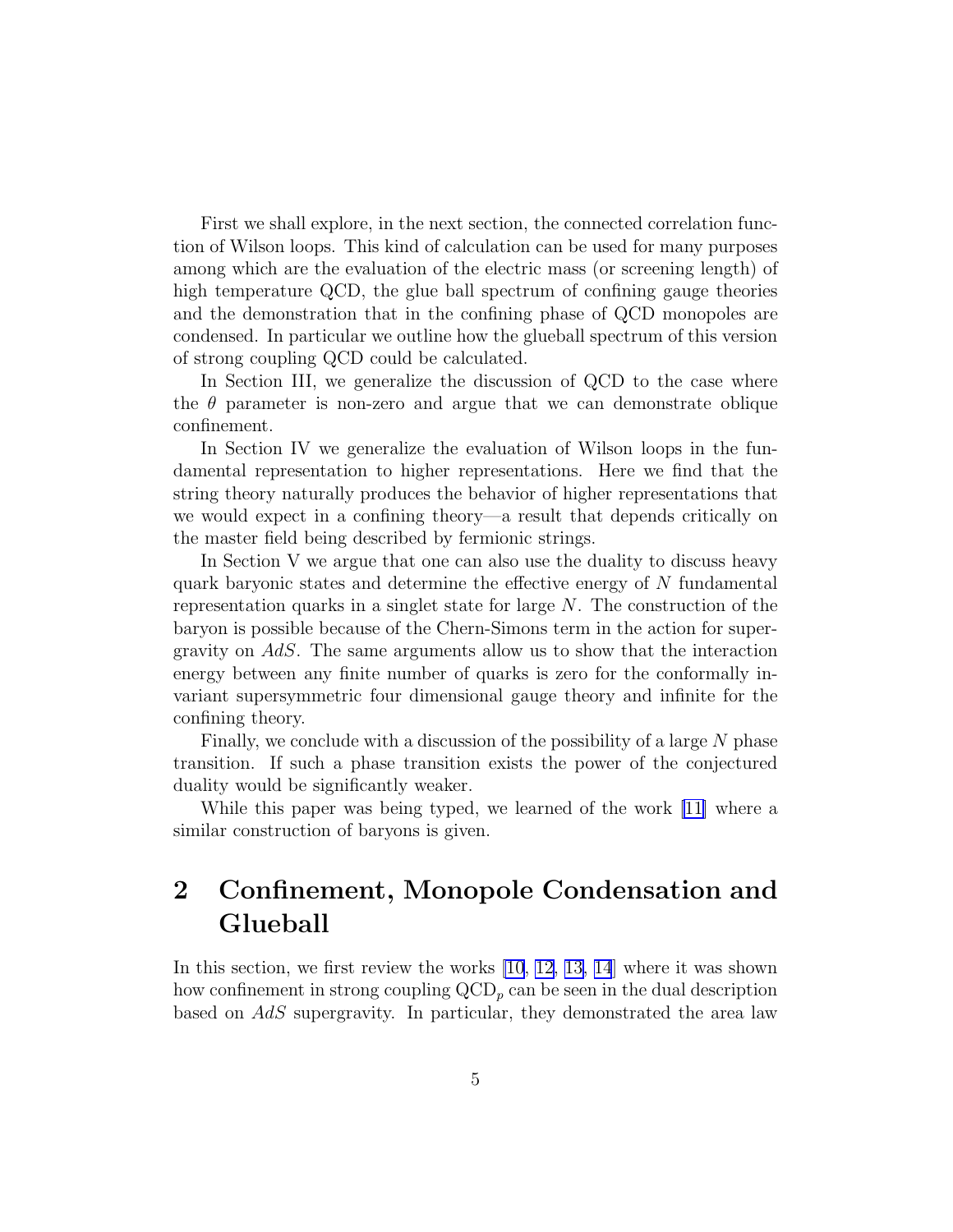<span id="page-6-0"></span>behavior of the Wilson loop expectation value. We then discuss implications of this result and clarify an issue that was raised in [\[12, 13,](#page-29-0) [14](#page-29-0)] on the apparent divergence of the electric and magnetic masses. It turns out that this is related to the computation of the mass gap suggested in [\[10](#page-29-0)]. We discuss how one can compute glueball masses in this description.

Accordingto Maldacena's conjecture [[1, 16\]](#page-29-0), the  $(p+1)$ -dimensional maximally supersymmetric gauge theory realized as the low energy dynamics of N Dp branes ( $p \leq 5$ ) is dual to type II string theory on the near horizon geometry of the Dp brane, as given by

$$
l_s^{-2}ds^2 = \sqrt{\frac{gN}{u^{7-p}}}du^2 + \sqrt{\frac{u^{7-p}}{gN}} \sum_{i=0}^p dx_i^2 + \sqrt{gNu^{p-3}}d\Omega_{8-p}^2,
$$
 (3)

where  $l_s$  is the string length,  $d\Omega_{8-p}$  is the line element of  $S^{8-p}$ , and g is related to the Yang- Mills coupling constant. We have neglected numerical factors that are not relevant to the following discussion. For  $p \neq 3$ , the dilaton  $\phi$ depends on  $u$  and is given by

$$
e^{\phi} = g \left(\frac{gN}{u^{7-p}}\right)^{\frac{3-p}{4}}.\tag{4}
$$

In particular, for  $p = 3$ , the near horizon geometry (3) is AdS and the dilaton (4) is constant, corresponding to the fact that the theory on D3 brane is conformal.

Witten[[10](#page-29-0)] proposed to study non-supersymmetric  $\text{QCD}_p$  by compactifying the supersymmetric theory in  $(p+1)$  dimensions on a circle and break the supersymmetry by imposing anti-periodic boundary conditions on the fermions. In the dual type II theory this corresponds to considering the AdS Schwarzschild geometry

$$
l_s^{-2}ds^2 = \sqrt{\frac{gN}{u^{7-p}}}\frac{du^2}{1-u_0^{7-p}/u^{7-p}} + \sqrt{\frac{u^{7-p}}{gN}}\left(1-u_0^{7-p}/u^{7-p}\right)d\tau^2 + \sqrt{\frac{u^{7-p}}{gN}}\sum_{i=1}^p dx_i^2 + \sqrt{gN u^{p-3}}d\Omega_{8-p}^2,
$$
\n(5)

with the dilaton  $\phi$  given by (4). We can regard  $(\tau, x_1, ..., x_p)$  as coordinates for the  $(p + 1)$ -dimensional gauge theory. To make the horizon at  $u = u_0$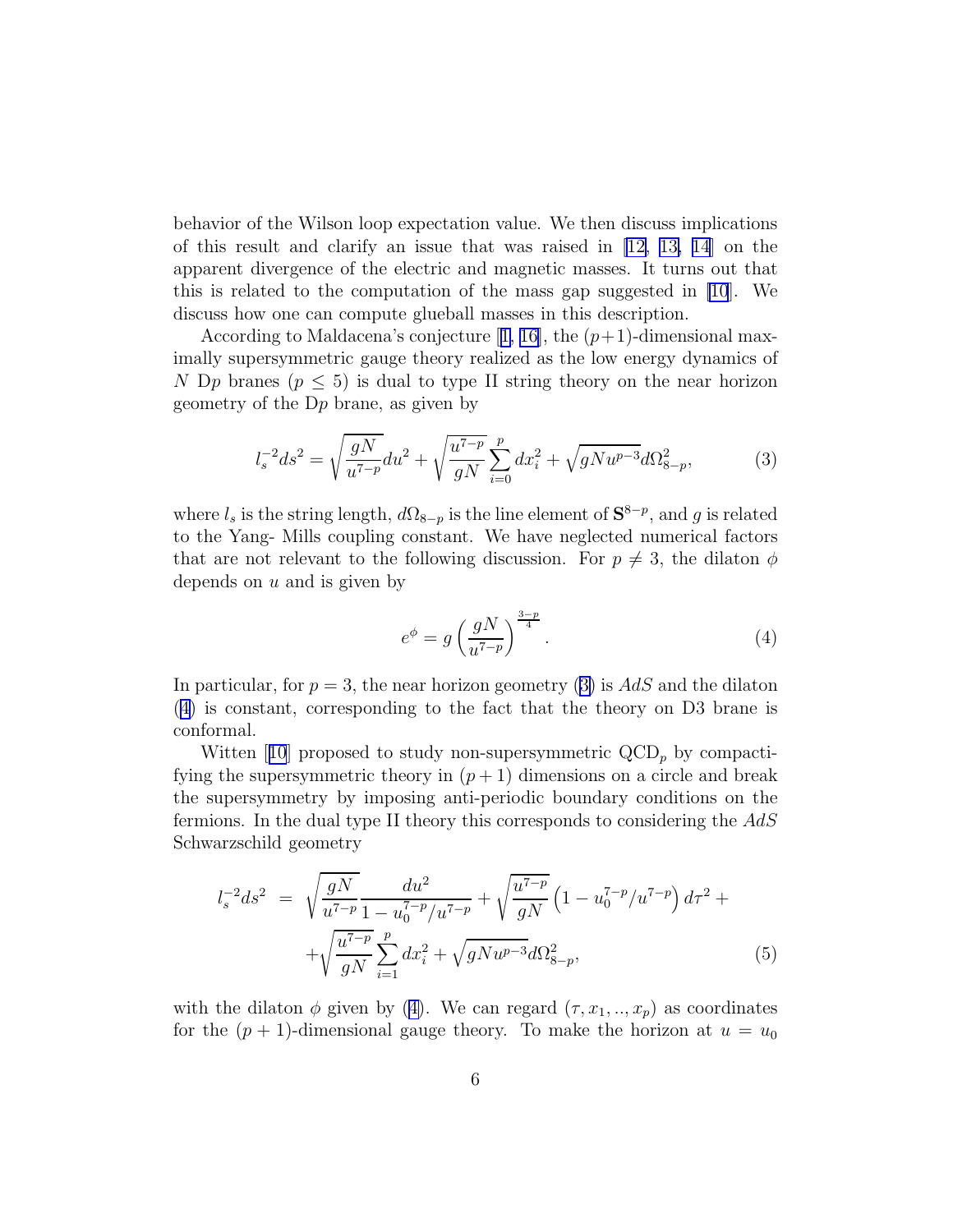regular, the coordinate  $\tau$  has to be periodically identified as  $\tau \to \tau + 1/T$ with T being related to  $u_0$  by

$$
u_0 = (gNT^2)^{\frac{1}{5-p}}.\t\t(6)
$$

Since the circle in the  $\tau$ -direction is contractible at  $u = u_0$ , the boundary condition on the fermions around the circle is automatically anti-periodic, breaking the supersymmetry. For large T, the  $(p + 1)$ -dimensional theory becomes effectively p-dimensional, the fermions and scalars decouple, and the theory should resemble  $\text{QCD}_p$  in the infra-red.

If  $\text{QCD}_p$  is confining, the vacuum expectation value of the Wilson loop operator $W(C)$  should exhibit area law behavior. In [[10](#page-29-0), [12](#page-29-0), [13](#page-29-0)] this was shown to be the case, for large  $qN$ , by evaluating the classical action of string worldsheet bounded by a loop on  $\mathbb{R}^p$  located at  $u = \infty$ . Because of theu-dependent factor  $\sqrt{u^{7-p}/gN}$  in front of  $\sum_i dx_i^2$  in the metric ([5\)](#page-6-0), it is energetically favorable for the worldsheet to drop near the horizon  $u = u_0$ before spreading out in the  $\mathbb{R}^p$  direction. At the horizon, the u-dependent factor becomes

$$
\sqrt{\frac{u_0^{7-p}}{gN}} = (gN)^{\frac{1}{5-p}} T^{\frac{7-p}{5-p}},\tag{7}
$$

where we used (6). Therefore the area dependent part of the Wilson loop expectation value becomes

$$
\langle W(C) \rangle = \exp(-(gN)^{\frac{1}{5-p}} T^{\frac{7-p}{5-p}} A(C)), \tag{8}
$$

where  $A(C)$  is the area bounded by the loop C. Since the  $\text{QCD}_p$  coupling constant  $g_{YM}$  is related to g by  $g_{YM}^2 = gT$ , the string tension derived from the above formula is

$$
(\text{tension})_p = (g_{YM}^2 N)^{\frac{1}{5-p}} T^{\frac{6-p}{5-p}}.
$$
\n(9)

For $p = 3, 4$ , this agrees with the formulae derived in [[12, 13\]](#page-29-0).

In four dimensions, it is expected that confinement is associated with magnetic monopole condensation. It is interesting to see that this in fact happens in this construction <sup>1</sup>. To discuss  $\text{QCD}_4$ , we start with the fivedimensional theory on D4 branes. The magnetic monopole in five dimensions

<sup>&</sup>lt;sup>1</sup>Whilethis work was in progress, we received [[14\]](#page-29-0) where a related issue was discussed.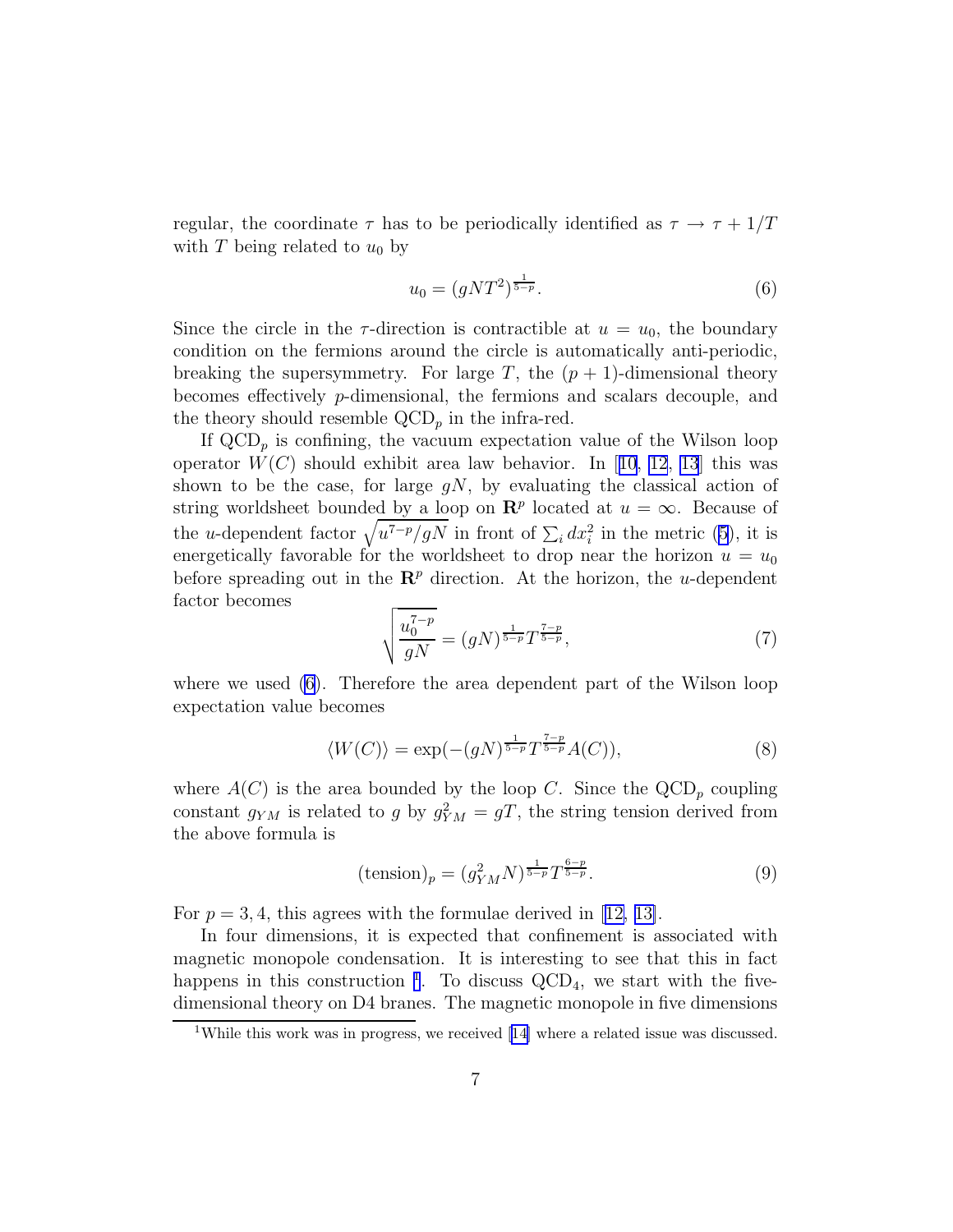<span id="page-8-0"></span>

Figure 1: The string drops to the horizon first before spreading in the  $\mathbb{R}^p$ direction.

is a string which is realized as a D2 brane ending on a D4 brane[[17, 18](#page-29-0)]. The monopole in four dimensions is obtained by wrapping the string around the compactifying  $S^1$ . It is now straightforward to compute the potential between a monopole  $(m)$  and an anti-monopole  $(\bar{m})$ . Consider a pair of m and  $\bar{m}$  traveling along the  $x_1$ -axis in  $\mathbb{R}^4$  and separated in  $x_2$  direction by distance  $L$ . In the large  $gN$  limit, the force between them is mediated by a D2 brane bounded by  $S^1$  times the trajectories of m and  $\bar{m}$ , which are located at  $u = \infty$ . Away from the boundaries, the D2 brane can spread in the *u*-direction. In its classical configuration, *u* would be a function of  $x_2$ only because of the symmetry of the problem. If we use  $(\tau, x_1, x_2)$  as the coordinates on the D2 brane, the induced metric on the brane is then

$$
G_{\tau,\tau} = \sqrt{\frac{u^3}{gN}} \left( 1 - \frac{u_0^3}{u^3} \right)
$$
  
\n
$$
G_{11} = \sqrt{\frac{u^3}{gN}}, \quad G_{22} = \sqrt{\frac{gN}{u^3}} \frac{(du/dx_2)^2}{1 - u_0^3/u^3} + \sqrt{\frac{u^3}{gN}}.
$$
\n(10)

By taking into account the dilaton configuration [\(4](#page-6-0)), which in this case is

$$
e^{\phi} = g \left(\frac{u^3}{gN}\right)^{1/4},\tag{11}
$$

the D2 brane action per unit length in the  $x_1$  direction becomes

$$
E_{m\bar{m}} = \int_0^L d\tau dx_2 e^{-\phi} \sqrt{G_{\tau\tau} G_{11} G_{22}}
$$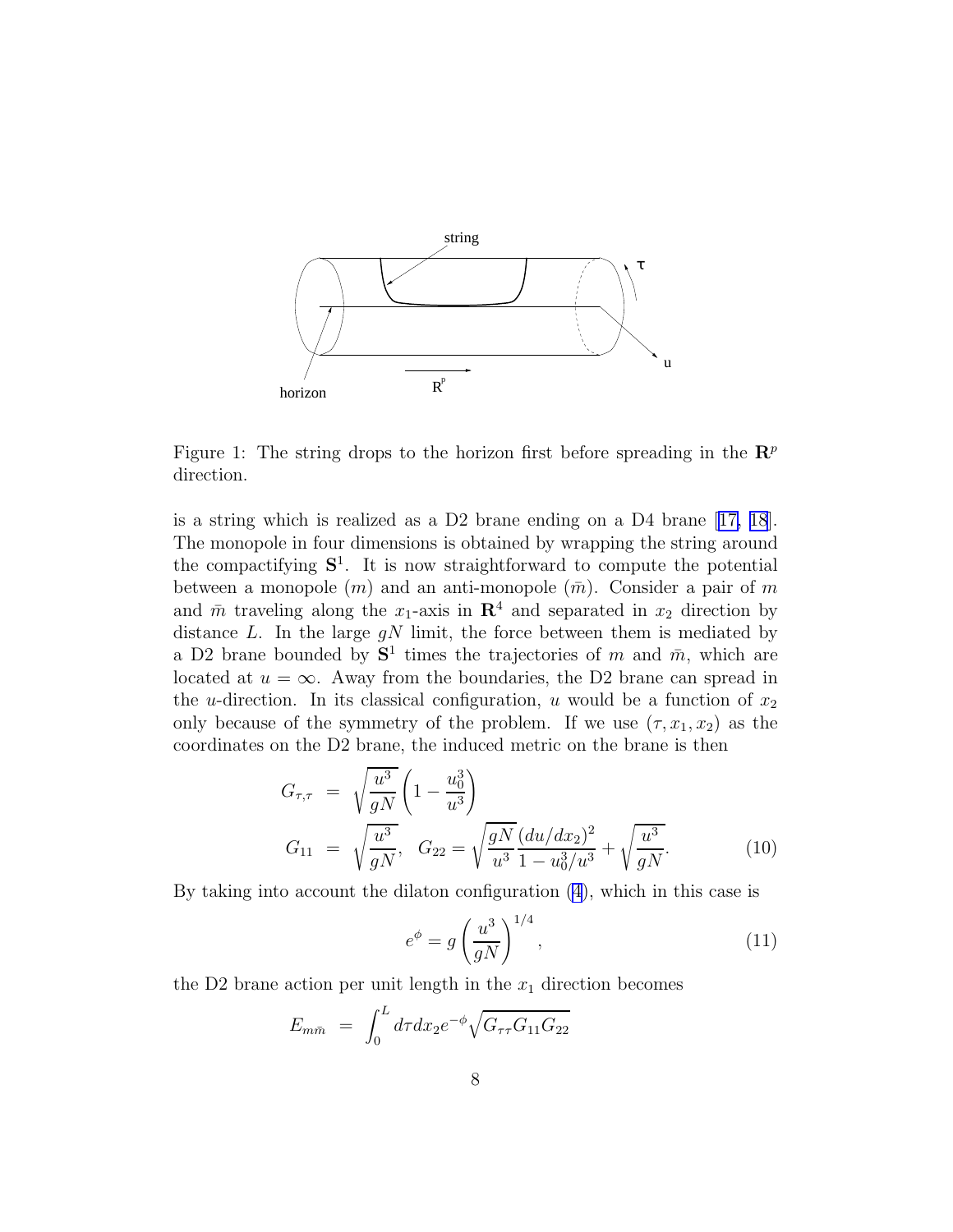$$
= \frac{1}{gT} \int_0^L dx_2 \sqrt{\left(\frac{du}{dx_2}\right)^2 + \frac{1}{gN}(u^3 - u_0^3)},\tag{12}
$$

and it gives the potential energy for the  $m\text{-}m$  pair.

The next task would be to minimize this action. In fact, essentially the same problem has already appeared in [\[12](#page-29-0), [13](#page-29-0)] where the correlation function of temporal Wilson loops in five dimensions was studied. There one considers a string, rather than the D2 brane, wrapping in the  $\tau$ -direction and spreading inthe  $x_2$ -direction. Because of [\(10](#page-8-0)) and ([11\)](#page-8-0), we have

$$
e^{-\phi}\sqrt{G_{\tau\tau}G_{11}G_{22}} = \frac{1}{g}\sqrt{G_{\tau\tau}G_{22}}.\tag{13}
$$

Therefore the classical action of the string is equal to g times that of the  $D2$ brane discussed in the above paragraph. Therefore, we can borrow the result of[[12, 13\]](#page-29-0) to discuss the  $m\text{-}\bar{m}$  correlation.

The new feature of this problem is a classical instability of the D2-brane worldvolume. When the distance L between m and  $\bar{m}$  is less than a certain critical distance  $L_{\text{crit}}$ , which is equal to  $1/T$  times some numerical factor, there is a D2 brane configuration minimizing the action([12\)](#page-8-0) and connecting m and  $\bar{m}$ . If L exceeds this critical distance, there is no connected D2 brane configuration minimizing the action (Fig. 2). This happens because the  $G_{\tau\tau}$ component of the induced metric [\(10](#page-8-0)) can be made arbitrary small by going near the horizon  $u = u_0$  reflecting the fact that the compactification circle along  $\tau$  is contractible in the AdS Schwarzschild geometry. Since the circle is contractible, the D2 brane can split into two pieces each of which has a topology of a disk and is bounded by the trajectory of m or  $\bar{m}$ . Therefore, for  $L > L_{\text{crit}}$ , the potential between m and  $\bar{m}$  becomes constant and the force between them vanishes. This suggests that the magnetic monopole is completely screened. In this construction, therefore, confinement is in fact accompanied by monopole condensation. If we view this system as finite temperature  $\text{QCD}_{p+1}$ , such a complete screening indicates that the magnetic mass is infinite. This is somewhat puzzling and we will address this issue later in this section.

A similar classical instability also shows up when one studies correlation functions of Wilson loops. If one considers two Wilson loops in  $\mathbb{R}^4$  and repeats the above analysis to compute their correlation function, one finds that, beyond a certain critical distance determined by the size of the loops,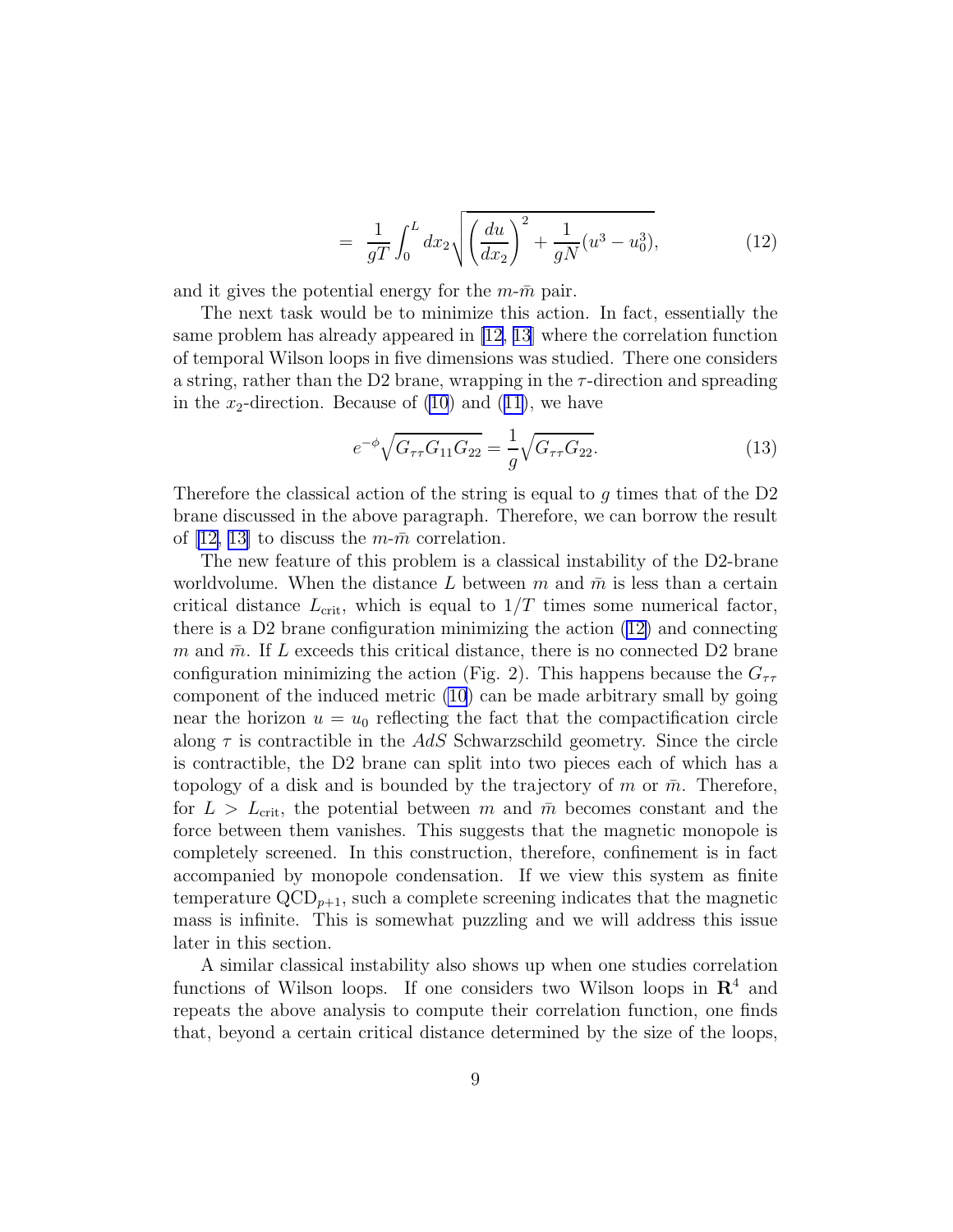

Figure 2: For  $L > L_{\text{crit}}$ , there is no volume-minimizing D2 brane configuration connection the  $m-\bar{m}$  pair

the correlation function vanishes identically. Once again, this is because the loops are contractible and the string stretched between the loops becomes classically unstable beyond the critical distance (Fig. 3). This result is again somewhat puzzling since one would expect that the Wilson loops correlation for large distance would be characterized by glueball exchange. This result seems to indicate that the glueball mass in  $\text{QCD}_p$  is infinite. To address this issue, it is useful to look into the nature of the classical instability and discuss what happens at the critical distance and beyond.

The instability of minimal surfaces has been know for a long time. It was L. Euler who showed that a minimal surface bounded by a two concentric circle in  $\mathbb{R}^3$  is given by a catenoid. Let us put the two circles of radius  $R_0$  at  $z = \pm L/2$ . Euler's catenoid is given by

$$
\sqrt{x^2 + y^2} = R_{\min}\cosh\left(\frac{z}{R_{\min}}\right),\tag{14}
$$

where  $R_{\rm min}$  is the minimum radius of the catenoid, which is a function of the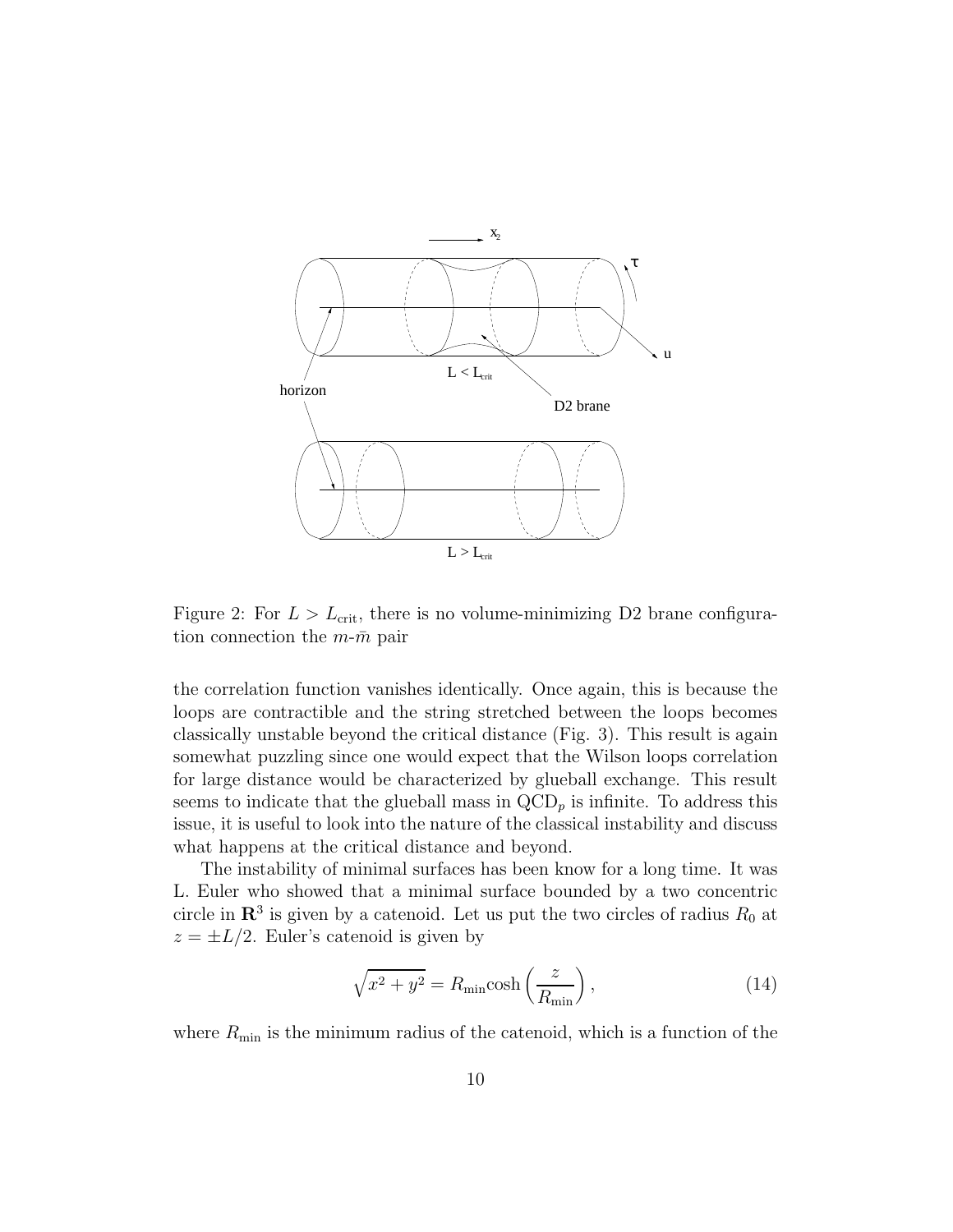

Figure 3: For  $L > L_{\text{crit}}$ , there is no area-minimizing string worldsheet connecting the two Wilson loops. The critical distance  $L_{\text{crit}}$  is determined by the size of the loop.

distance L between the circles and the radius  $R_0$  determined by the relation

$$
R_0 = R_{\min} \cosh\left(\frac{L}{2R_{\min}}\right). \tag{15}
$$

When the two loops coincide  $(L = 0)$ , obviously this formula gives  $R_{\min} = R_0$ . As one increases  $L$ , the minimum radius  $R_{\text{min}}$  decreases. As shown in Fig. 4, however, there is a critical value of  $L_{\text{crit}} = 1.325R_0$ . For  $L > L_{\text{crit}}$ , there is no solution to (15). There the only minimal surface is a pair of disks bounded by the two circles, called the Goldschmit discontinuous solution. At  $L = L_{\rm crit}$ , the catenoid becomes unstable. A small perturbation would make the surface to pinch and split into the two disks.

At  $L < \tilde{L}_{\rm crit} = 1.056 R_0$ , the area of the catenoid is smaller than that of the Goldschmit solution and therefore the catenoid is absolutely stable. At  $L = \tilde{L}_{\rm crit}$ , the areas of the two solutions coincide and, for  $\tilde{L}_{\rm crit} < L < L_{\rm crit}$ , the catenoid becomes more voluminous than the Goldschmit solution. Therefore the transition from the catenoid to the Goldschmit solution at  $L = L_{\text{crit}}$  is of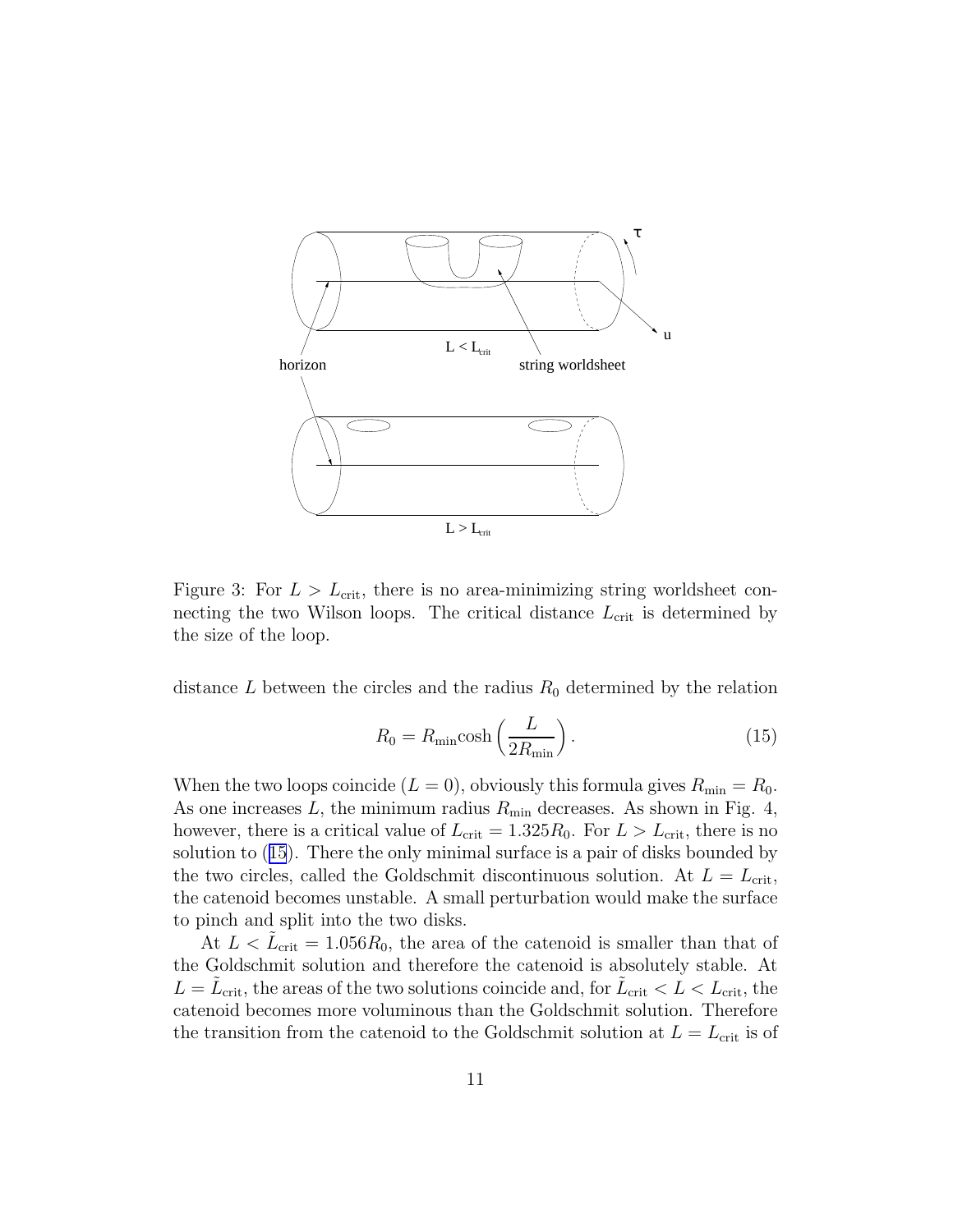

Figure 4: For  $0 < L < 1.3525R_0$ , the solid curve  $R = R_{\text{min}} \cosh(L/2R_{\text{min}})$ intersects twice with the dotted line  $R = R_0$ , determining the minimum radius  $R_{\text{min}}$  of the catenoid. For  $L > L_{\text{crit}}$ , there is no intersection, indicating that a catenoid solution does not exist.

the first order.

What does this mean for the Wilson loop correlation function? When the distance between the loops  $C_1$  and  $C_2$  is less than the critical distance  $L <$  $L_{\text{crit}}$ , the main contribution to the connected part of the correlation function  $\langle W(C_1)W(C_2)\rangle$  comes from the classical string connecting  $C_1$  and  $C_2$ . At  $L = L_{\text{crit}}$ , the string worldsheet becomes unstable and starts to collapse. Before the surface becomes disjoint, however, the supergravity approximation breaks down when the radius of the cylinder becomes of the order of the string length  $l_s$ . After that, quantum fluctuations of the surface start to support the worldsheet against the total collapse, and the two disks would be connected by a thin tube of a string scale  $l_s$ . For large L, the thin tube is represented by the supergraviton exchange between the two disks. Therefore the correlation between the Wilson loops does not completely vanish, but are mediated by the supergraviton exchange between the disks (Fig. 5). This indicates that the supergravitons in the  $AdS_{p+2}$  Schwarzschild blackhole geometry should be identified with the glueballs of  $\text{QCD}_p$ .

Another way to obtain glueball masses would be to compute correlation functions of local operators in  $\text{QCD}_p$  and look for particle poles. According to [\[2](#page-29-0), [3](#page-29-0)], a two-point correlation function of local operators in the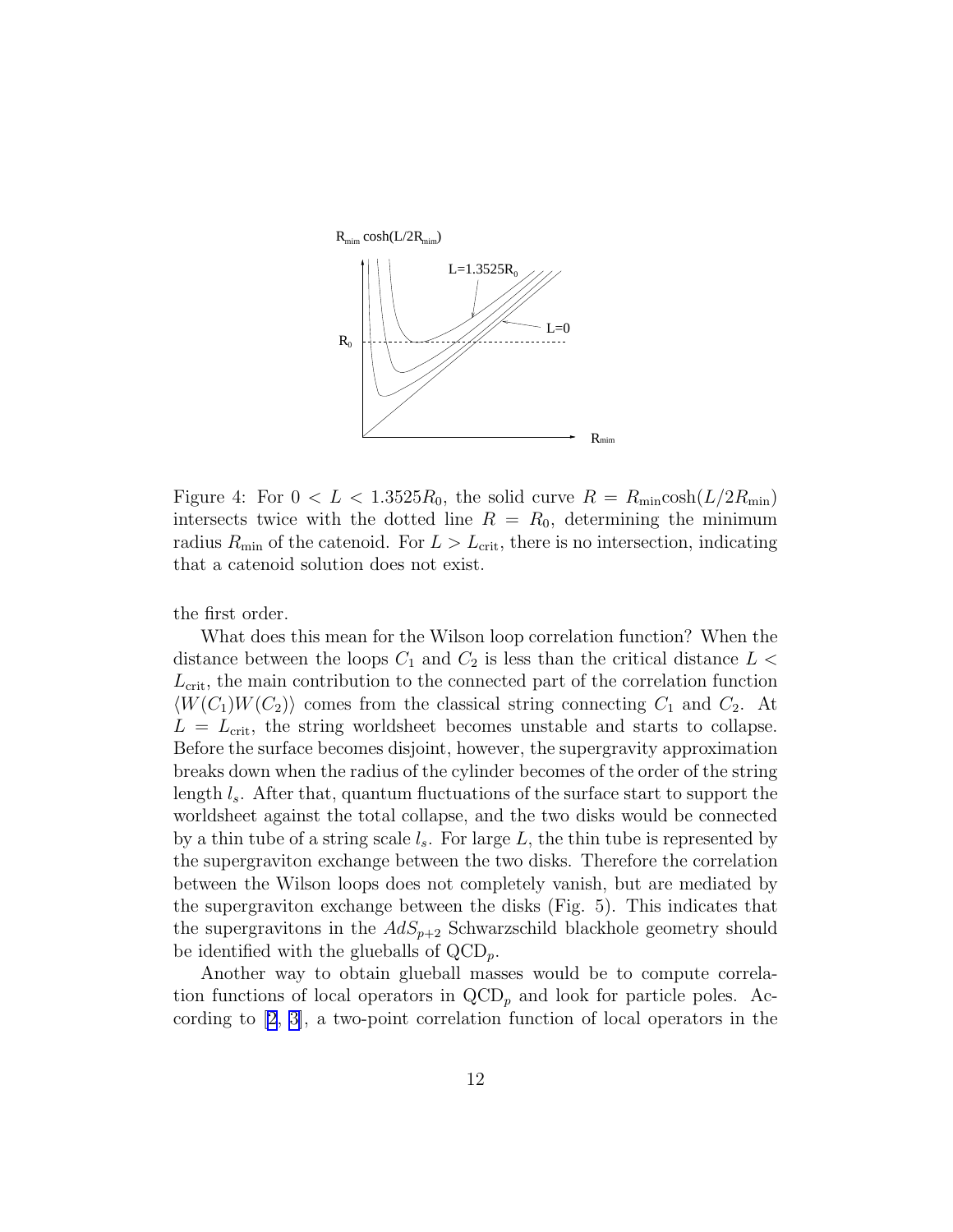

Figure 5: The string worldsheet connecting the Wilson loops collapses at  $L = L_{\text{crit}}$  and is replaced by the supergraviton exchange.

 $(p+1)$ -dimensional supersymmetric gauge theory is obtained by computing the Green's function of the corresponding supergraviton (or its Kaluza-Klein cousin) on  $AdS_{p+2}$ . Similarly a correlation function in QCD<sub>p</sub> should be related to a Green's function on the  $AdS_{p+2}$  Schwarzschild geometry. The glueball masses computed in this way would be the same as the one that appeared in the Wilson loop correlators in the above paragraph as they are both extracted from the supergraviton propagator.

Since the bulk geometry is invariant under translation in the  $S^1 \times R^p$ direction, we can expand the supergraviton wave  $\phi(u, \tau, x)$  in the Fourier modes as

$$
\phi(u,\tau,x) = \sum_{n} \int \frac{d^p k}{(2\pi)^p} \tilde{\phi}_{n,k}(u) e^{in\tau + ikx}.
$$
 (16)

Each Fourier mode corresponds to a particle pole of the correlation function on  $\mathbb{R}^p$  with mass  $k^2$ . Those with  $n \neq 0$  are Kaluza-Klein modes on  $\mathbb{S}^1$  and are not of interest for QCD<sub>p</sub>. For a given  $k^2$ , the Fourier mode  $\tilde{\phi}_{n,k}(u)$  obeys the secondorder ordinary differential equation for  $u$ . Witten showed in [[10\]](#page-29-0) that the equation has a regular solution only for discrete values of  $k^2$ , suggesting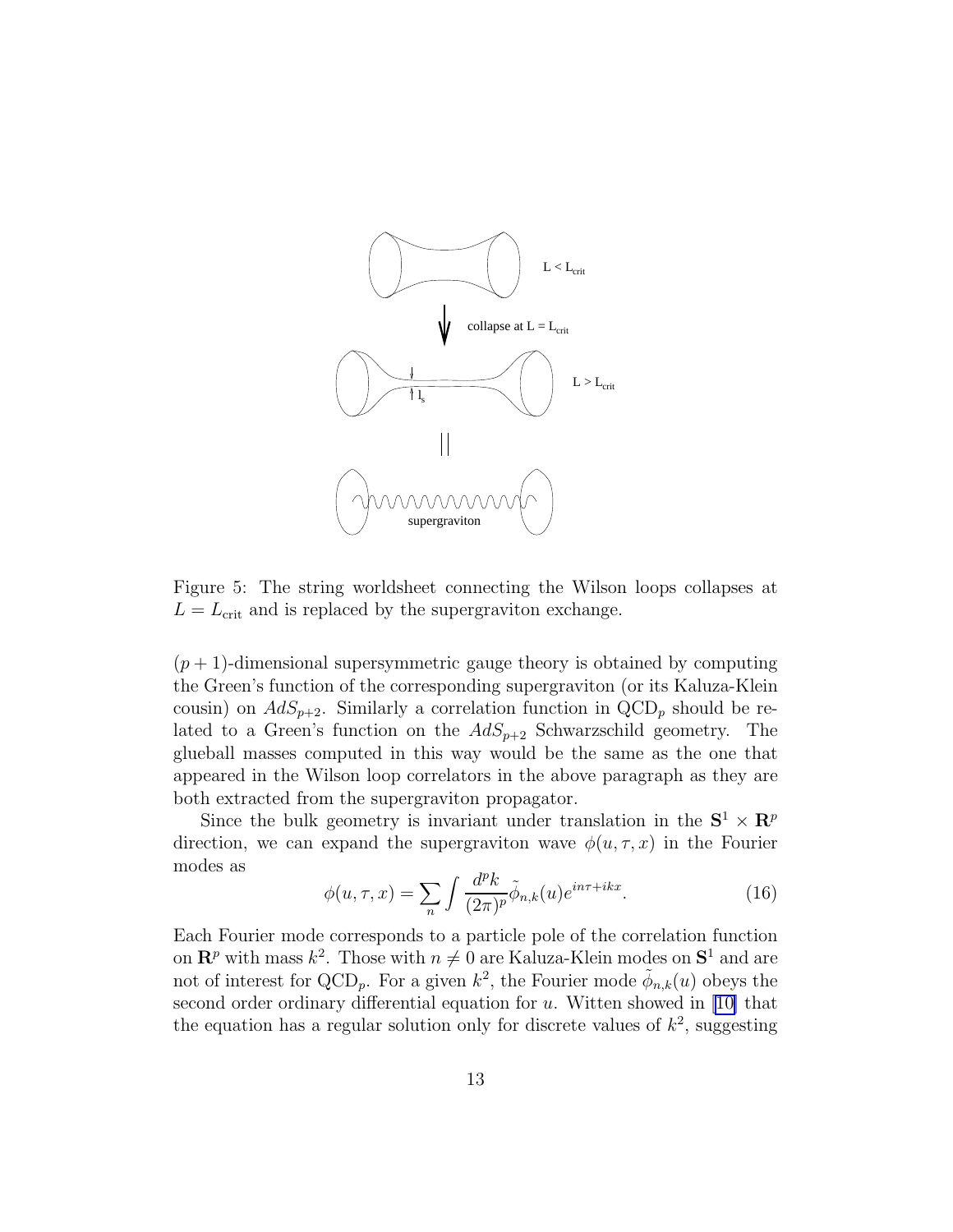the mass gap in  $\text{QCD}_p$ .

In order to actually compute the glueball masses, one has to solve the differential equation. In the  $AdS_{p+2}$  geometry, the differential equation for the supergraviton has three regular singularities and therefore can be solved analytically using the hypergeometric function  $[4, 2]$  $[4, 2]$  $[4, 2]$ . For the Schwarzschild geometry, the differential equation has four regular singularities (for  $\text{QCD}_3$ ), with the additional singularity coming from the horizon, and requires numerical work. Various aspects of the glueball spectrum are currently under study using this technique[[19\]](#page-30-0).



Figure 6: The glueball in the strong coupling lattice QCD.

The glueball masses computed in this way are quantized in the unit of the temperature  $T$ . One might have worried that in the effective large  $N$  string theory of glueballs the mass gap (the lowest mass of glueballs) would vanish — corresponding to the massless mode of the string. In strong coupling lattice QCD, the leading contribution to the Wilson loop correlator comes from a thin rectangular tube of the size of the minimum lattice spacing  $a$ , as shown in Fig. 6. Therefore the glueball masses are of the order of  $1/a$ in the strong coupling. Indeed, with the standard Wilson lattice action, the glueball mass, for strong coupling is given by  $m_{\text{glue}} = 4/a \log(g^2 N)[1 +$  $O(1/g^2N)$ . To make contact with the real world, one would have to sum the strong coupling expansion to obtain  $m_{\text{glue}} = 4/a f(g^2 N)$ , and then let  $g^2 N \rightarrow$  $b/\log(1/\Lambda_{QCD}a)$  as  $a \to 0$ , obtaining (hopefully) a finite result proportional to the QCD scale  $\Lambda_{QCD}$ . In the AdS picture  $1/T$  plays the role of a, and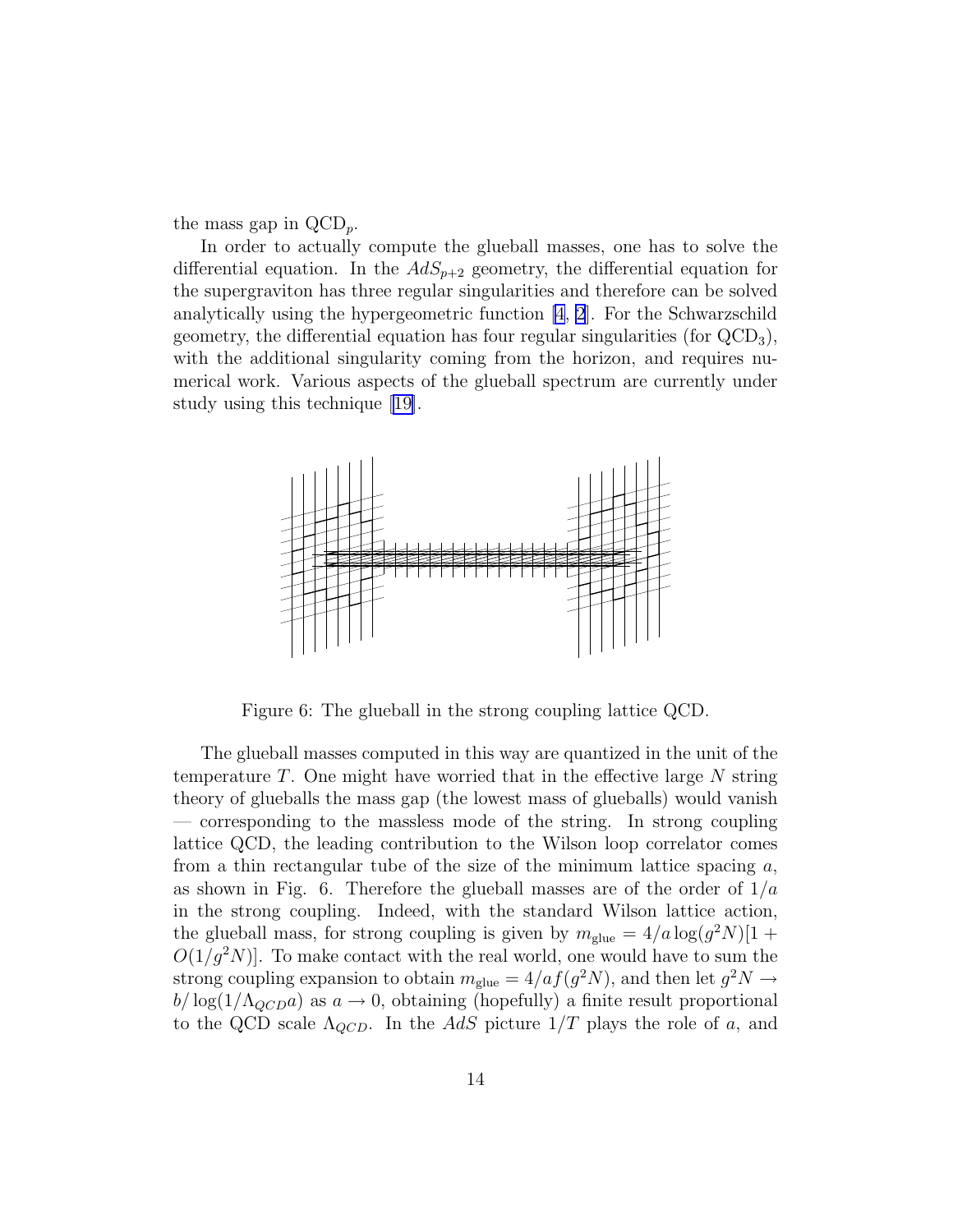as the string shrinks to distances of order  $1/T$  the fluctuations in the extra dimensions produce a finite mass gap proportional to T. Thus  $m_{\text{glue}} \propto Tf(\lambda)$ . As in the case of the string tension discussed above, the computation of the 4d glueball spectrum would require control of the string theory in a singular background with R-R charge.

# 3  $\theta$  Parameter and Oblique Confinement



Figure 7: When  $\theta/2\pi$  is a rational number, one can find a contractible cycle on the torus.

It is interesting to generalize the discussion of the previous section to the case of  $QCD_4$  with non-zero  $\theta$  parameter. Its M Theory dual can be constructed as follows. The  $\theta$  parameter couples to  $\int \text{tr } F \wedge F$  in four dimensions, which is the D0 brane charge on the D4 brane. Therefore, if we view  $\text{QCD}_4$ as the high temperature theory of the theory in five dimensions,  $\theta$  can be interpreted as the chemical potential for D0 branes. In M Theory, this is geometrically realized as a rotation of the supersymmetric circle by  $\theta$  as ones goes around the supersymmetry breaking circle once. As shown in [\[10\]](#page-29-0), the M Theory dual of  $\text{QCD}_4$  with  $\theta = 0$  is the  $AdS_7$  Schwarzschild solution times S 4 , given by

$$
N^{-2/3}ds^2 = \left(u^2 - 1/u^4\right)d\tau^2 + g_{YM}^2 u^2 d\rho^2 +
$$
  
 
$$
+ \frac{du^2}{u^2 - 1/u^4} + u^2 \sum_i dx_i^2 + d\Omega_4^2,
$$
 (17)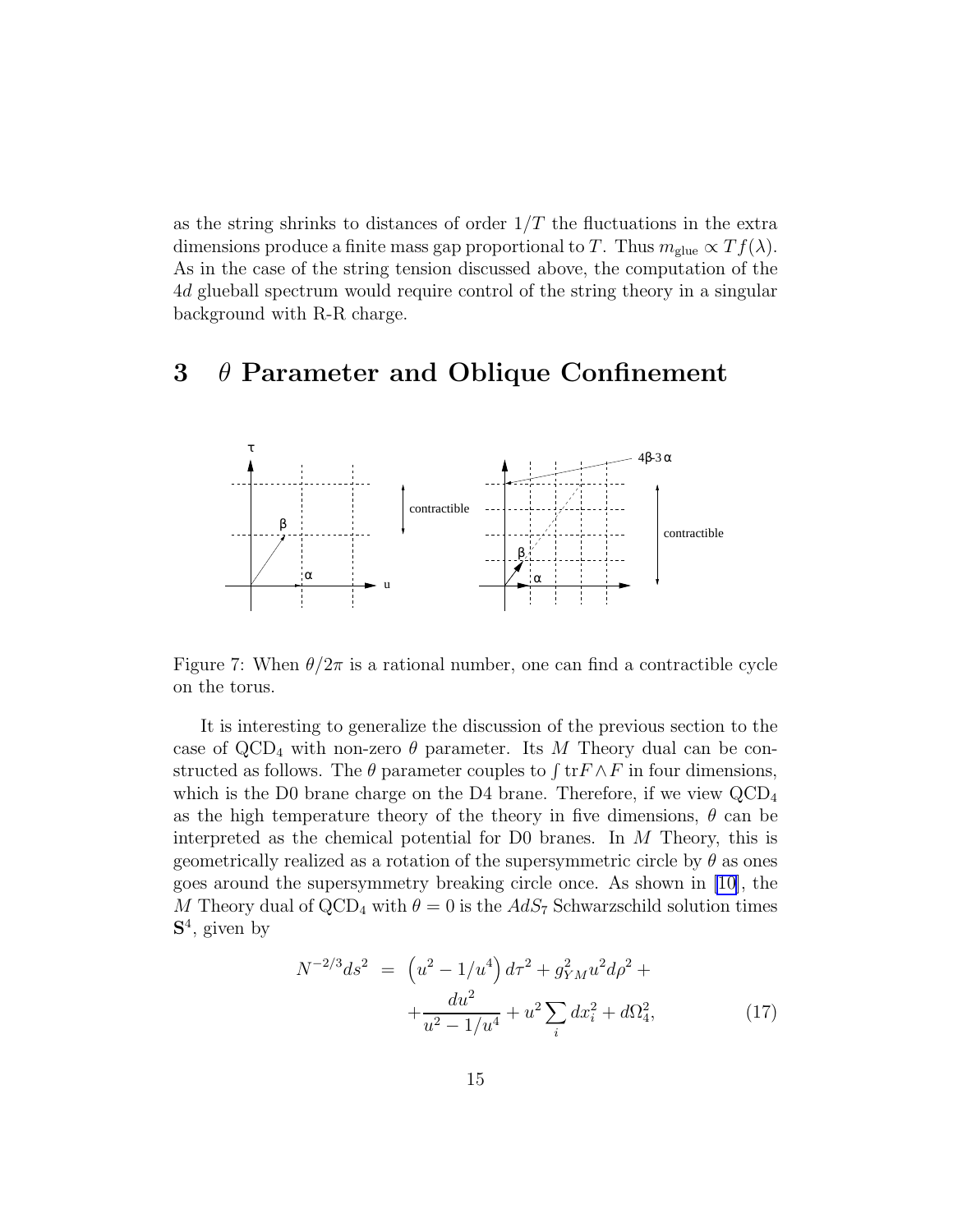<span id="page-16-0"></span>with periodicities

$$
\alpha - \text{cycle}: (\tau, \rho) \rightarrow (\tau, \rho + 2\pi) \n\beta - \text{cycle}: (\tau, \rho) \rightarrow (\tau + 2\pi, \rho).
$$
\n(18)

We can turn on  $\theta$  in this geometry by introducing a twist as

$$
\alpha - \text{cycle}: (\tau, \rho) \to (\tau, \rho + 2\pi) \n\beta - \text{cycle}: (\tau, \rho) \to (\tau + 2\pi, \rho + \theta).
$$
\n(19)

For non-zero  $\theta$ , the  $\beta$ -cycle is not contractible. Correspondingly the monopole condensation does not take place. In fact the  $m\text{-}\bar{m}$  potential would obey the area law in this case. If  $\theta = 2\pi p/q$  for some co-prime integers  $(p, q)$ , however, the cycle  $(q\beta - p\alpha)$  becomes contractible in the Schwarzschild geometry (Fig. 7). A membrane ending on this cycle gives a dyon of an electric charge  $-p$  and a magnetic charge q, and this dyon is screened since the membrane worldvolume can collapse. In this case, confinement is associated with the condensation of this  $(-p, q)$  dyon, corresponding to oblique confinement.

### 4 Higher Representations

Another interesting generalization is to consider Wilson loops for higher representations of  $SU(N)$ . Using the Frobenius formula,

$$
\chi_R(U) = \frac{1}{n!} \sum_{\sigma \in S_n} \chi_R(\sigma) \prod_{i=1}^{K_{\sigma}} \text{tr } U^{k_i}, \qquad (20)
$$

one can relate the character  $\chi_R(U)$  of a representation R to a product of traces in the fundamental representation of  $SU(N)$  as expressed in the righthand side of the equation. Here  $n$  is the number of boxes of the Young tableau for R,  $\chi_R(\sigma)$  is the character of the permutation  $\sigma$  in the representation of the symmetric group  $S_n$  associated to the same Young tableau. A permutation  $\sigma$  can be expressed as a product of cycles, and  $k_1, ..., k_{K_{\sigma}}$  are lengths of the cycles. Therefore, the Wilson loops expectation values for higher representations are related to multiply wound loops in the fundamental representation. The latter are computable by studying string worldsheet ending on such loops.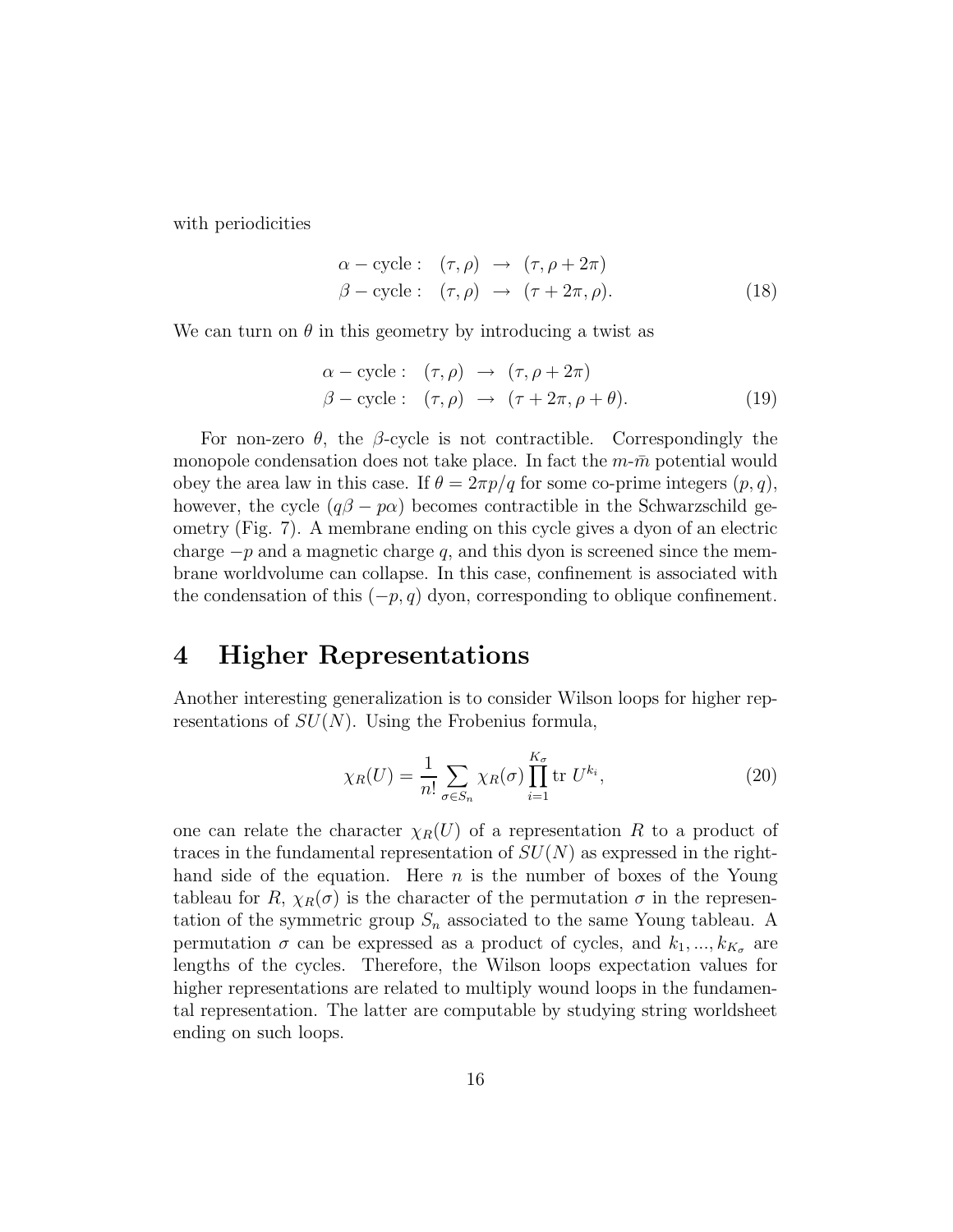<span id="page-17-0"></span>Let us summarize what we expect for the Wilson loops for higher representations from the field theory analysis. In  $\text{QCD}_2$ , they are all computed exactly[[20\]](#page-30-0) as

$$
\langle \chi_R(U) \rangle = (\dim R) \exp(-g_{YM}^2 C_2(R) A(C)), \tag{21}
$$

where  $C_2(R)$  is the quadratic Casimir of R given by

$$
C_2(R) = nN + \sum_i r_i^2 - \sum_i c_i^2 - \frac{n^2}{N},\tag{22}
$$

with  $r_i$  and  $c_i$  being the lengths of the rows and the columns of the Young tableau for R.

It would be instructive to look at some examples. For  $n = 2$ , there are symmetric  $(S)$  and anti-symmetric  $(A)$  representations. Their quadratic Casimirs are

$$
C_2(S) = 2N + 2 - \frac{4}{N}
$$
  
\n
$$
C_2(A) = 2N - 2 - \frac{4}{N}.
$$
\n(23)

The Frobenius formula([20\)](#page-16-0) gives

$$
\chi_S(U) = \frac{1}{2}[(\text{tr}U)^2 + \text{tr}U^2] \chi_A(U) = \frac{1}{2}[(\text{tr}U)^2 - \text{tr}U^2],
$$
\n(24)

which can be inverted as

$$
\langle \text{tr} U^2 \rangle = \chi_S(U) - \chi_A(U)
$$
  
=  $N^2 e^{-2g_{YM}^2 N A(C)} \times \left( -4g_{YM}^2 A + \frac{1}{N} + \cdots \right).$  (25)

In general, (21) combined with the Frobenius formula gives

$$
\frac{1}{N^n} \langle \text{tr} U^n \rangle = (-1)^{n-1} g_{YM}^{2n-2} \left( A^{n-1} + O\left( \frac{1}{g_{YM}^2 N} \right) \right) \exp(-n g_{YM}^2 N A(C)). \tag{26}
$$

The factor  $(-1)^{n-1}A^{n-1}$  is closely related to the presence of the quadratic Casimir in the string tension and it is reasonable to expect that this factor would appear in other confining theories as well.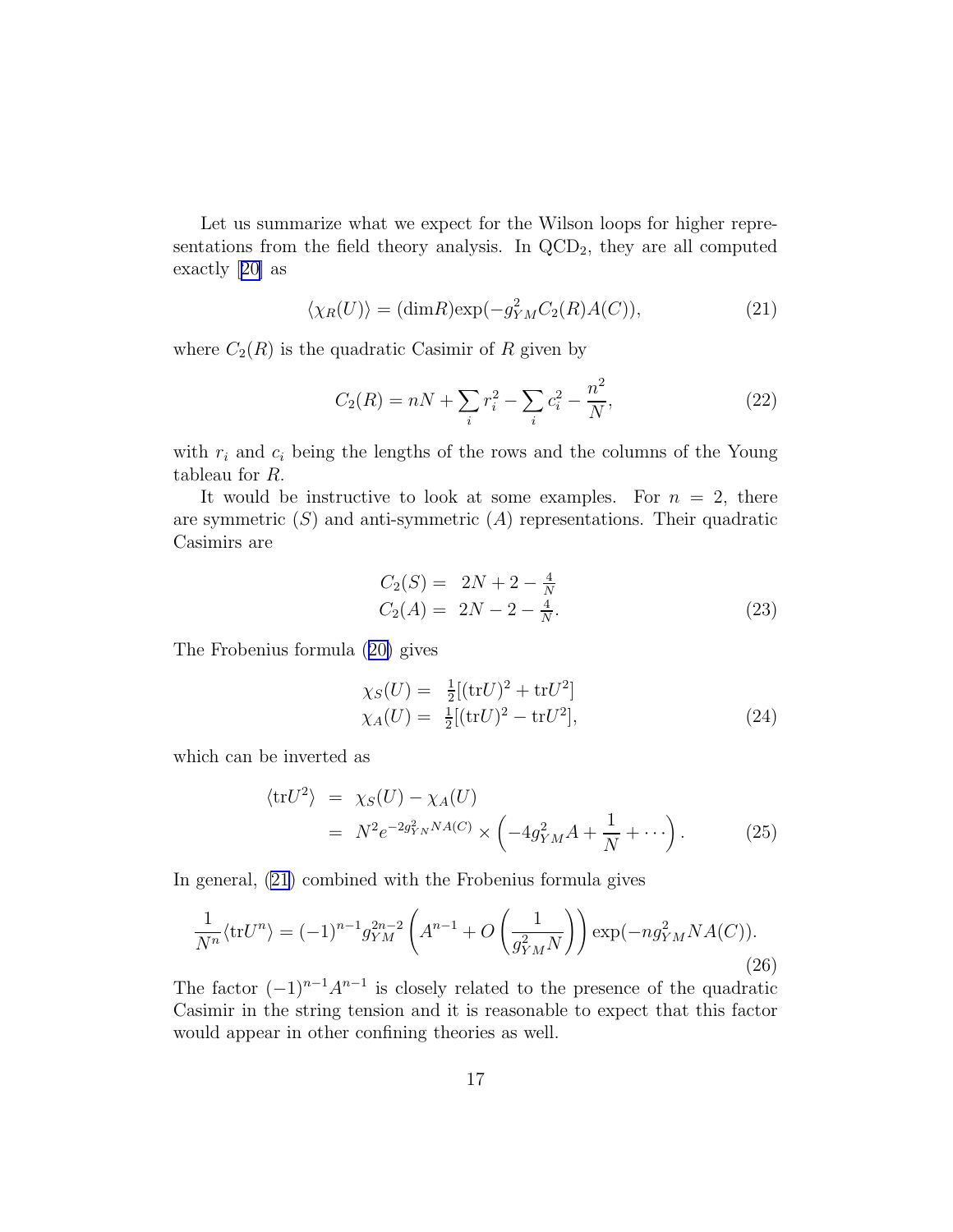The prefactor in  $(26)$  has the form of the  $\alpha'$  expansion of the string theory. One might hope therefore to be able to derive the leading term  $(-1)^{n-1}A^{n-1}$ without detailed knowledge of string theory on  $AdS_{p+2}$ . Let us see how far we can go. To evaluate  $\langle \text{tr} U^n \rangle$  using Maldacena's duality, one sets the Wilson loop C at  $u = \infty$  and considers a string worldsheet whose boundary winds around  $C$  *n*-times. With this boundary condition, the minimal surface in the  $AdS_{p+1}$  Schwarzschild geometry [\(5](#page-6-0)) should look as follows. As in the case of  $n = 1$  in section 2, because of the *u*-dependent factor in front of  $\sum_i dx_i^2$ , the worldsheet quickly drops to the horizon. After that, the worldsheet is allowed to spread in the  $\mathbb{R}^p$  direction. For fixed u, the metric in the  $\mathbb{R}^p$  direction is flat, so that we can use flat space intuition. It is possible to construct a smooth surface whose boundary winds around a circle n-times, but one can always reduce an area of such a surface by shrinking a part of the surface and creating branch points. The minimal surface constructed in this way should then have a form of *n*-disks on the top of each other connected by  $(n - 1)$  $Z_2$ -branch points<sup>2</sup>. The classical action for the minimal surface is then

$$
S_{n-winding} = n(gN)^{\frac{1}{5-p}} T^{\frac{7-p}{5-p}} A(C).
$$
 (27)

To understand the prefactor  $(-1)^{n-1}A^{n-1}$ , we have to go beyond the supergravity approximation. In general, stringy corrections are difficult to control since we know little about the formulation of string theory in a background with Ramond-Ramond (R-R) charges. Fortunately, we only need to study the 0-th order in the  $\alpha'$ -expansion to understand the prefactor, consequently we can neglect the R-R charges as well as the spacetime curvature. Therefore, we can treat the string worldsheet as described by the free fields of the NS/R string. All we have to do then is to compute the disk amplitude of free string theory with  $(n-1)$  branch points. To the 0-th order in the  $\alpha'$ expansion, this simply amounts to computing determinants of the Laplace operators on the disk with  $(n-1)$  branch points and summing over all possible locations of the branch points. The factor  $A^{n-1}$  is then easy to explain as it corresponds to the entropy factor associated to the positions of the branch points.

The sign factor  $(-1)^{n-1}$  is more interesting. It cannot come from the determinant factor since the worldsheet does not have obvious unstable modes.

 ${}^{2}\text{In}$   $\mathbb{R}^{3}$ , it is known that a minimal surface bounded by any regular curve is smooth withoutbranch point [[21\]](#page-30-0). The boundary contour in our problem does not satisfy an assumption of this theorem as it winds around the identical circle C n-times.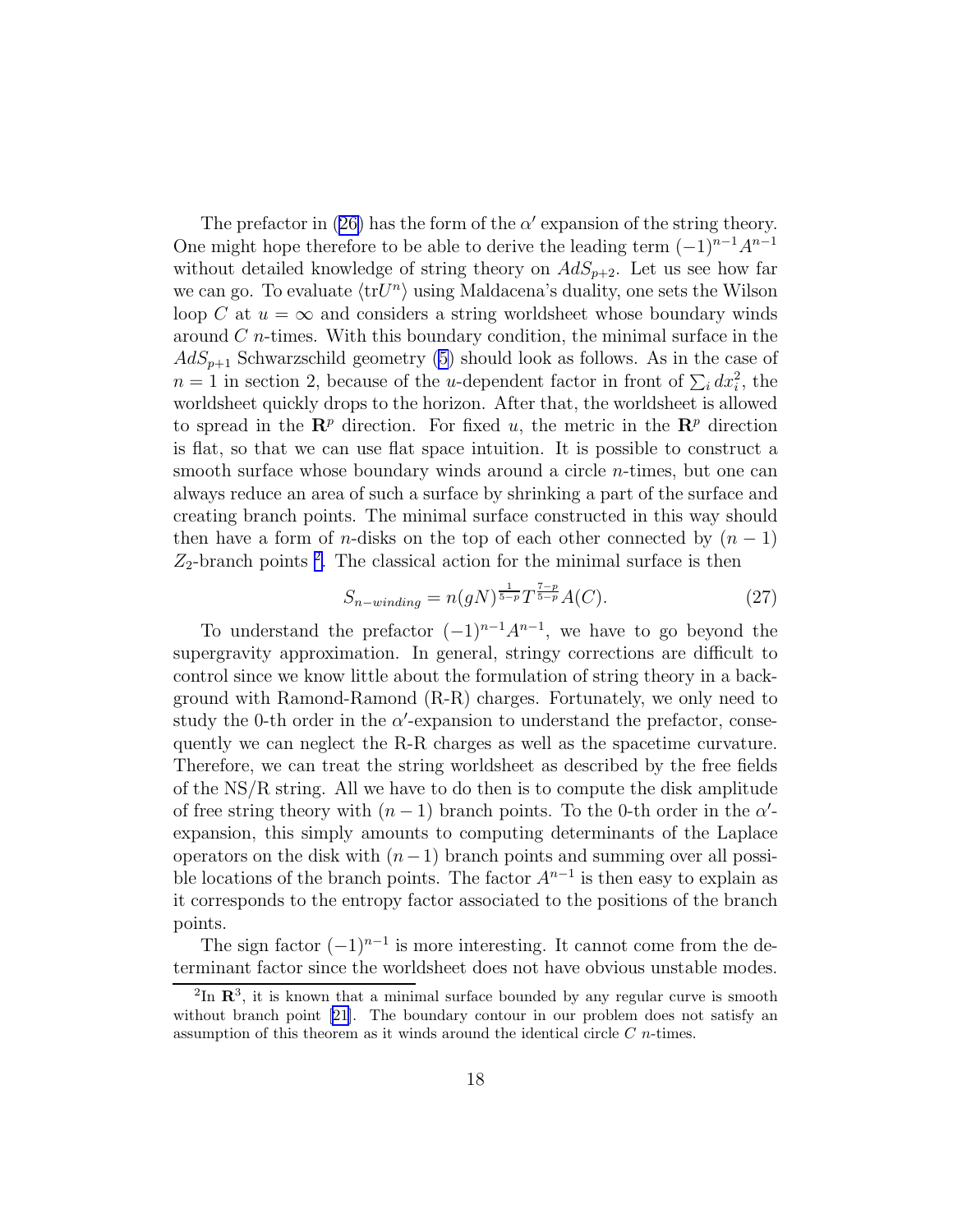We claim that it is a consequence of the GSO projection of the superstring theory. To the 0-th order in  $\alpha'$ , the R-R background does not affect the worldsheet theory and the distinction between NS and R states is well defined.

When  $n = 1$  (no branch point), the fermions around the contour C obey NS-NS boundary conditions. Let us remind ourselves why this is the case. As a function of a coordinate z on the disk  $(|z| \leq 1)$ , the fermion  $\psi(z)$  in this case is single valued since there is no singularity in the interior of the disk. To study the boundary condition around the contour C at  $|z|=1$ , it is appropriate to use another coordinate  $\theta$  defined by  $z = e^{i\theta}$ . Since the fermion is a spin-1/2 field, we have to multiply the transition function  $\sqrt{dz} = e^{\frac{i}{2}\theta}\sqrt{d\theta}$ . This means that a fermion obeys anti-periodic boundary conditions around C, i.e. it is in the NS-NS sector.

For  $n > 1$ , we must take into account the presence of the branch points. Near  $|z|=1$ , we can use the covering coordinate w which is related to z by  $z = w^n$ . To change coordinates from z to w, we have to multiply the transition function  $\sqrt{dz} = w^{\frac{n-1}{2}} \sqrt{dw}$ . To study the boundary condition around C, we use the coordinate  $\theta$  defined by  $w = e^{i\theta}$ , and multiply the transition function  $w^{\frac{n-1}{2}}\sqrt{dw} = e^{i\frac{n}{2}\theta}\sqrt{d\theta}$  to the fermions. It is then clear that a fermion will obey anti-periodic or periodic boundary conditions around C depending on whether  $n$  is odd or even. Therefore, the closed string emitted from the Wilson loop  $C$  is in the NS-NS or in the R-R sector depending on the parity of n.

It is known that the GSO projection requires that amplitudes in the R-R sector in this case should be multiplied by the sign factor  $(-1)$  relative to that in the NS-NS sector. This was observed, for example, in[[22\]](#page-30-0) and was found to be responsible for the cancellation between the exchange forces of the NS-NS and the R-R fields. The string worldsheet in the AdS Schwarzschild geometry has a quasi-cylindrical region where the worldsheet quickly drops from  $u = \infty$  to the horizon  $u = u_0$  to save the energy. If we look at this region in the open string channel, to reproduce the fermion boundary condition for even n, one has to insert the fermion number parity operator  $(-1)^F$  as one goes around the loop C. It is then clear that the GSO projection require the sign factor  $(-1)$  for the corresponding amplitude. It is interesting to note that this result depends critically on the fact that the master field is described by fermionic string. This confirms a long-standing conjecture as to the fermionic nature of the large  $N$  string theory that describes a confining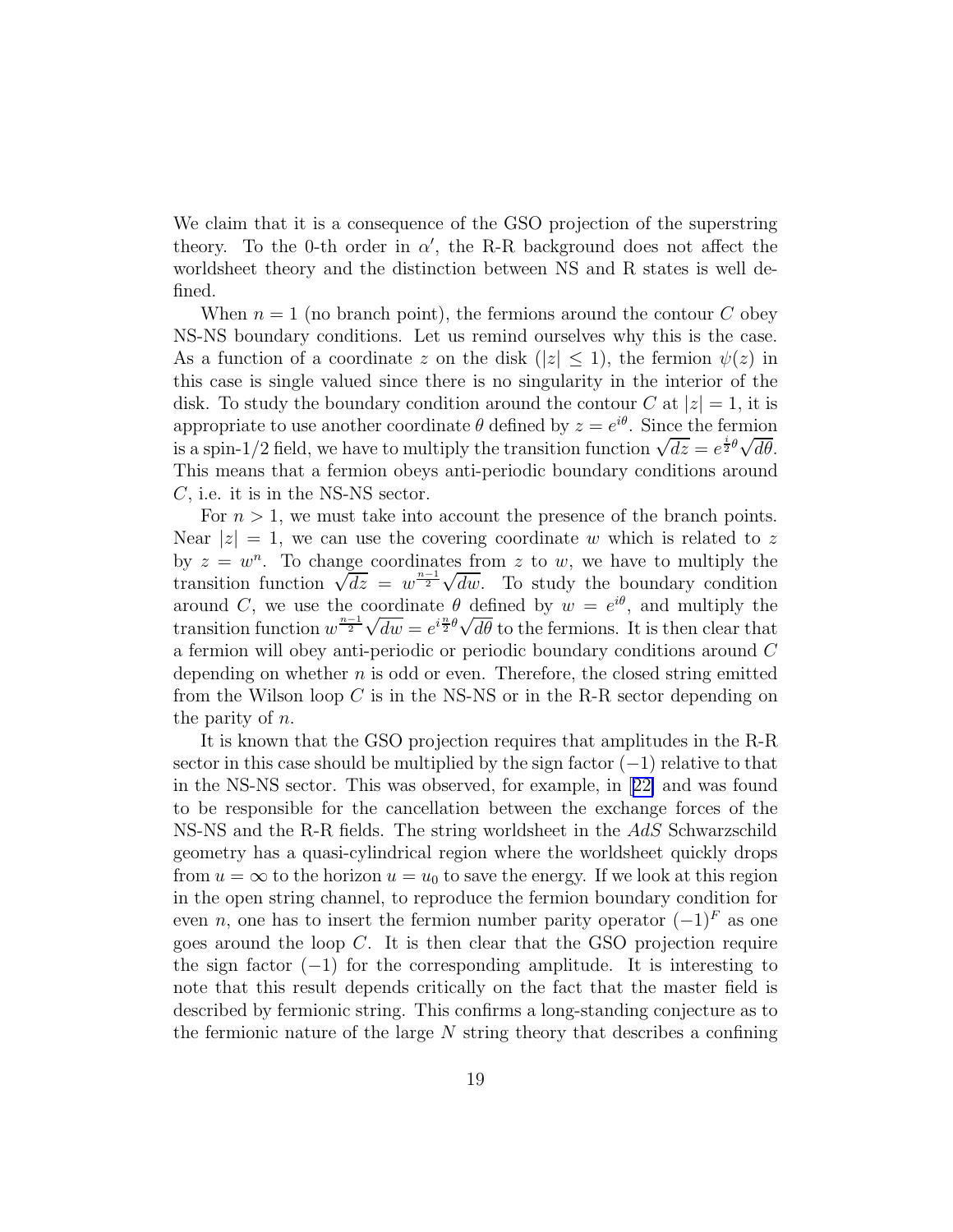gauge theory[[23](#page-30-0), [20](#page-30-0)].

So far we have discussed the confining case, but the same argument should be applicable to the conformal case as well, leading to the sign factor  $(-1)^{n-1}$ in  $\langle trU^n \rangle$ . In order to see whether this is what one naturally expects, it is useful to first point out some puzzling feature of Maldacena's computation of the Wilson loop in the conformal case [\[7](#page-29-0)]. For a rectangular Wilson loop of sides L and R  $(L \gg R)$  in the  $\mathcal{N} = 4$  theory in four dimensions, he finds

$$
\frac{1}{N} \langle \text{tr} U \rangle = \exp\left( + \frac{4\pi^2}{\Gamma(1/4)^4} \frac{\sqrt{2g_{YM}^2 N} L}{R} \right) \tag{28}
$$

for the fundamental representation. Since  $U$  is a unitary matrix, there is an upper bound on its expectation value  $\frac{1}{N} \langle \text{tr} U \rangle \leq 1$  which contradicts with the sign in the exponent in the right-hand side of (28). One possible resolution of this puzzle would be that the unitarity bound is violated due to a renormalization of the operator  $U$ . The renormalization of  $U$  corresponds to the mass renormalization of the quark going around the loop, and we expect it to be zero in the  $\mathcal{N} = 4$  theory. However the nonrenormalization theorem assumes a supersymmetric regularization, which would typically violate the inequality of this type. With an explicit ultraviolet cutoff,  $\Lambda$ , which may break the supersymmetry but preserves the inequality, the Wilson loop expectation value would be

$$
\frac{1}{N} \langle \text{tr} U \rangle = \exp \left( -cL\Lambda + \frac{4\pi^2}{\Gamma(1/4)^4} \frac{\sqrt{2g_{YM}^2 N}L}{R} \right) \tag{29}
$$

for some positive constant c. If the mass renormalization  $c\Lambda$  for a representation  $R$  is proportional to its quadratic Casimir, which is reasonable, one would find

$$
\langle \text{tr} U^n \rangle \sim (-1)^{n-1} \left( L^{n-1} + \cdots \right) \exp \left( -nNc_0 L\Lambda + \frac{4\pi^2 n}{\Gamma(1/4)^4} \frac{\sqrt{2g_{YM}^2 N}L}{R} \right),\tag{30}
$$

obtaining the sign factor  $(-1)^{n-1}$  again. The factor  $L^{n-1}$ , as opposed to  $A^{n-1}$  in the confining case, indicates that the twist operators are constrained to stay along the minimum  $u$  point in the string worldsheet. It would be interesting to understand this phenomenon better from the point of view of the string theory in the AdS background.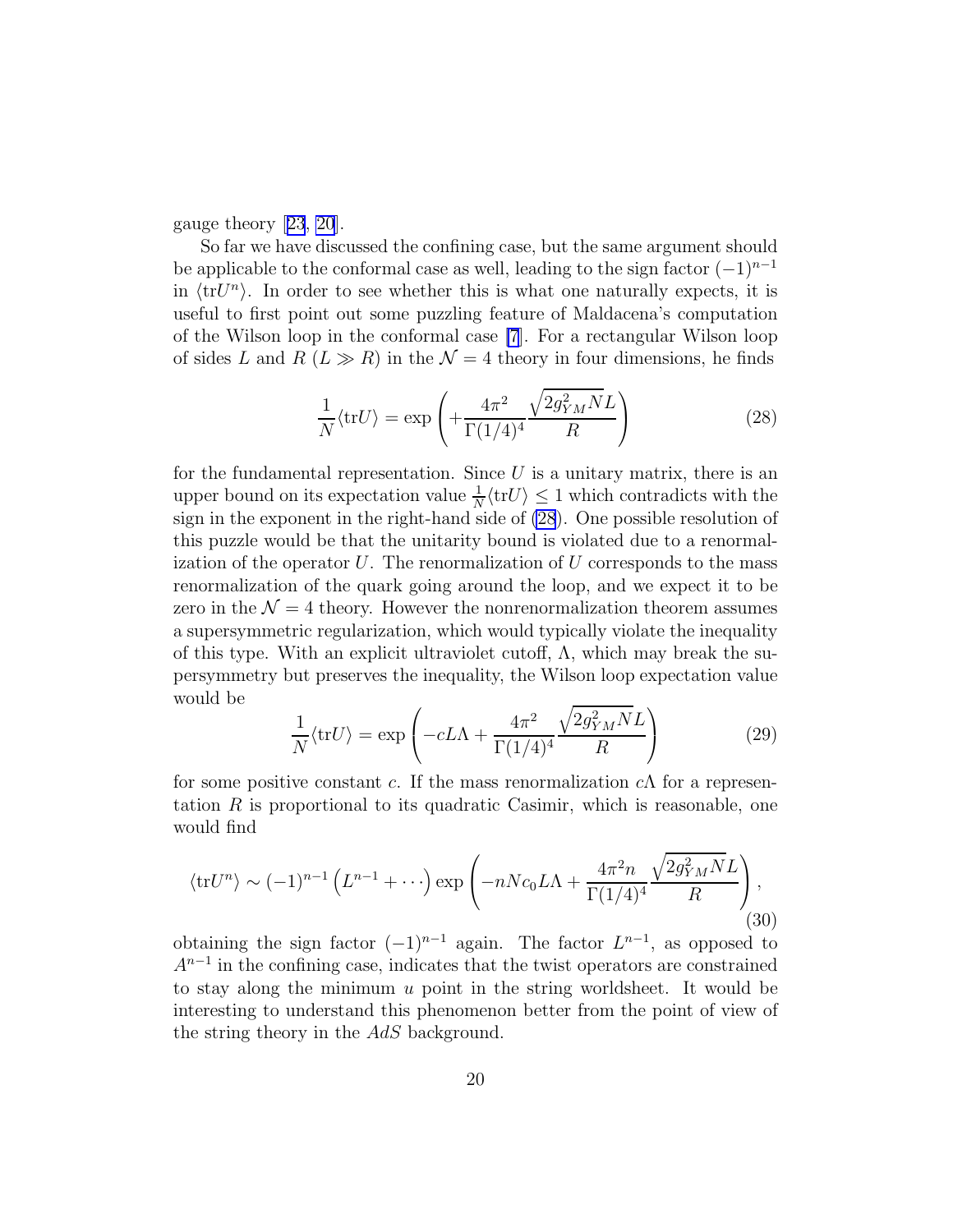#### 5 Baryons and Stringy Exclusion Principle

The M Theory dual of  $\text{QCD}_4$  can also be used to construct hadrons with heavy quarks and study their properties. To obtain mesons, one simply starts with a pair of quark and anti-quark represented by Wilson lines of opposite orientations on a D4 brane separated from N D4 branes. The quark anti-quark pair is then connected by a string extended through the  $AdS$  geometry (the Schwarzschild solution or  $AdS$  depending on whether one study the pure QCD or the superconformal theory). The string generates a potential between the quarks, which is either linear (confining case) or is inversely proportional to the distance between the quarks (conformal case). One can then study the non-relativistic quantum mechanics of the quarks in this potential to compute the meson spectrum. This is essentially the same analysis as the Bag model.



Figure 8: In the Schwarzschild geometry, there is no point where the open string attached to the quark can end.

There is no free quark of finite energy in the confining case; whereas in the conformal case finite mass colored states exist. How do we see this in the supergravity picture? Both are a consequence of the fact that the string attached to the quark must end somewhere. In the conformal case, the string can end at  $u = 0$ . The energy of such a string is simply equal to the BPS mass of the quark [\[7](#page-29-0)]. In the confining case, the bulk geometry has the topology of a solid cylinder with the horizon  $u = u_0$  as its axis as shown in Fig. 8. In this case there is no point where the open string can end and the string has to stretch to  $x = \infty$  in the  $\mathbb{R}^p$  direction, costing an infinite amount of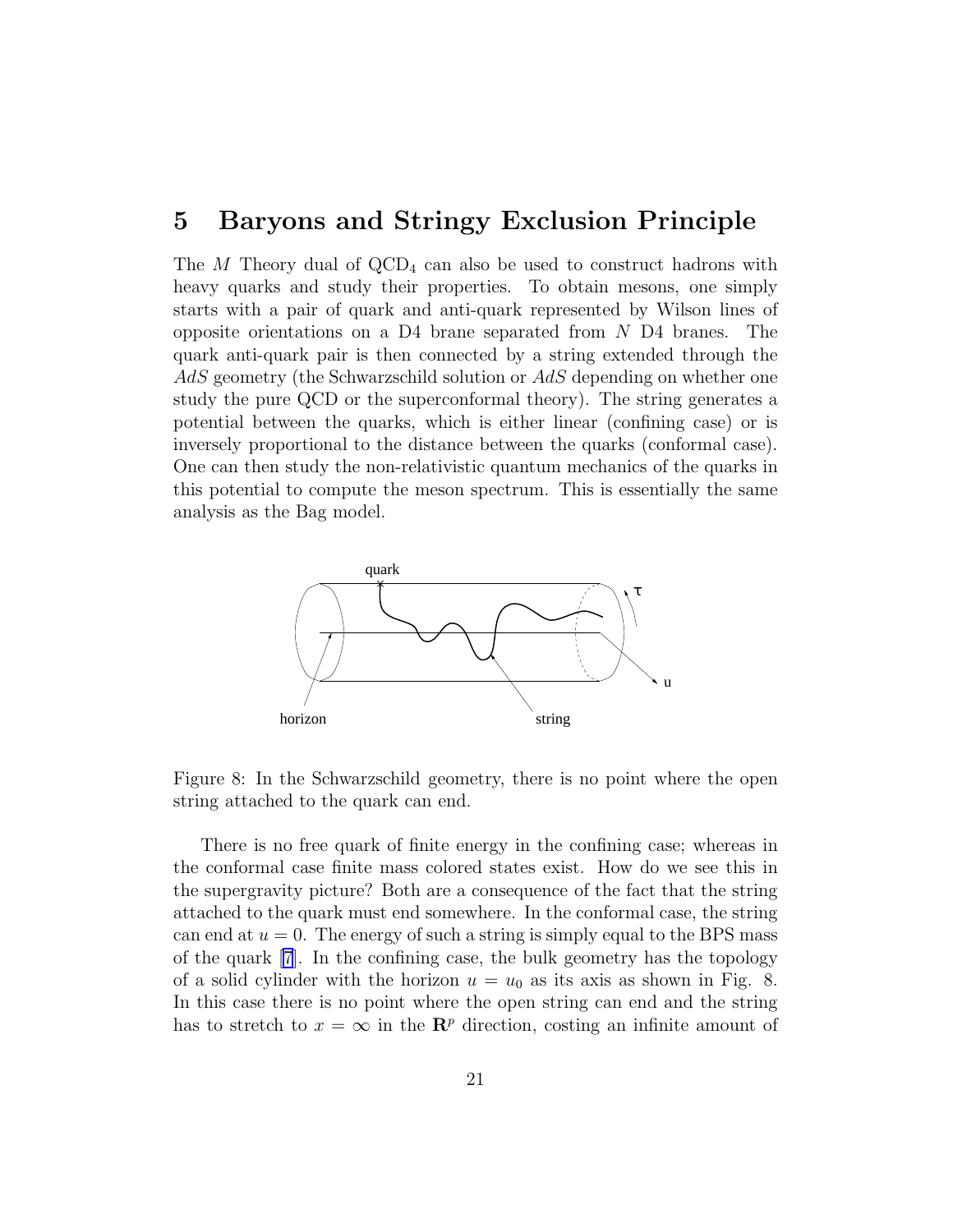<span id="page-22-0"></span>energy.

This raises the interesting question of how one could construct a baryon, a  $SU(N)$  singlet bound state of N quarks, in this picture. We have to find a way to tie together  $N$  strings emerging from the quarks. In the flat space this is not possible because of the conservation of the NS-NS two-form charge. A quark and an anti-quark can be connected by a string since the NS-NS charge is canceled at the two end points. It is not obvious how this can be done with  $N$  end points with the same charges. It is an amazing consequence of supergravity that it is possible to do so in the AdS space. In the conformal case, the dual supergravity on  $AdS_5$  has the Chern-Simons term for the  $SL(2, Z)$  doublet two-forms  $B_{\mu\nu}^a$   $(a = NSNS, RR)$ 

$$
S_{CS_5} = \frac{N}{2} \epsilon_{ab} \int_{AdS_5} B^a \wedge dB^b. \tag{31}
$$

This comes from the fact that the equation of motion for  $B^a$  in ten dimensions contains a coupling to the 5-form [\[24\]](#page-30-0) as

$$
D^{\mu}\partial_{[\mu,}B^a_{\nu\rho]} = -g\epsilon_{ab}F_{\mu\nu}^{\ \ \rho\sigma\kappa}\partial_{\rho}B^b_{\sigma\kappa}.\tag{32}
$$

A Lagrangian density which gives such an equation of motion would be<sup>3</sup>

$$
\mathcal{L}_B = \frac{1}{2g} |dB^a|^2 + \frac{\epsilon_{ab}}{2} F \wedge B^a \wedge dB^b. \tag{33}
$$

On  $AdS_5 \times S^5$ , the 5-form F carries N units of flux on  $S^5$ . Thus, for  $B^a$ 's which are constant on  $S^5$ , the ten-dimensional Lagrangian  $(33)$  implies the Chern-Simons term (31) in five dimensions. Similarly the 3-form  $C_{\mu\nu\rho}$  in the elevendimensional supergravity has the Chern-Simons term  $\int C \wedge dC \wedge dC$ , which upon compactification on  $S<sup>4</sup>$ , gives the seven-dimensional Chern-Simons term on  $AdS_7$ 

$$
S_{CS_7} = \frac{N}{2} \int_{AdS_7} C \wedge dC.
$$
 (34)

As we now explain, these Chern-Simons terms make it possible for the N strings to combine together and end on a point in the bulk AdS geometry.

<sup>3</sup> Although the complete Lagrangian for the IIB supergravity in ten dimensions is not known, for the purpose of the discussion here, we only need a Lagrangian for the two-form. Since we are only considering the classical supergravity, any Lagrangian which gives (32) should be good enough.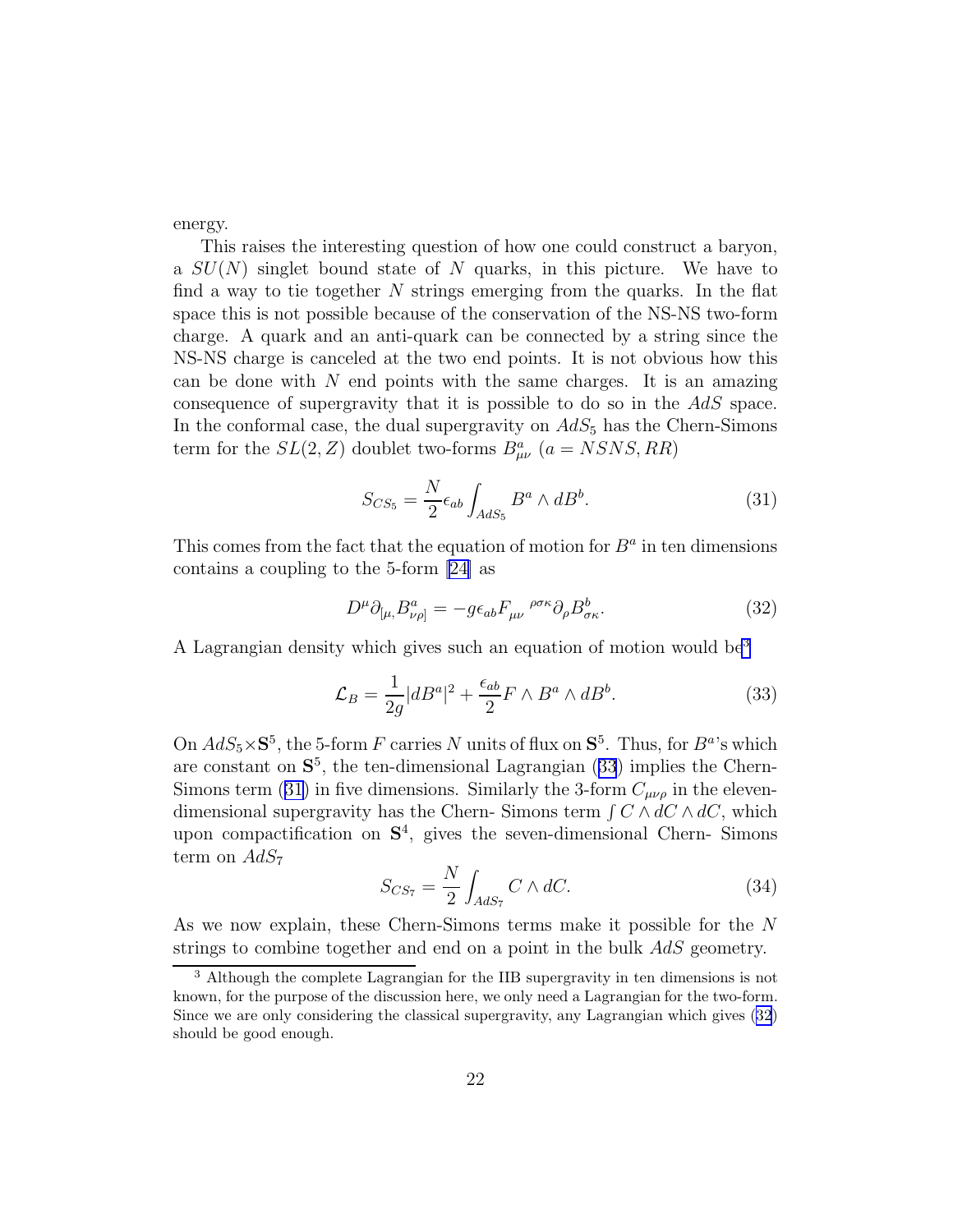Before explaining why the N strings can join together in  $AdS$ , it would be instructive to review a similar but more familiar phenomenon in the threedimensional gauge theory with the Chern-Simons term,

$$
S_{CS_3} = \frac{N}{2} \int A dA \tag{35}
$$

for an abelian gauge field A. Suppose the electric charge of the theory is quantized so that we allow a gauge transformation  $A \rightarrow A + d\theta$  with  $\theta$ defined modulo integer. Let us perform a gauge transformation by  $\theta$  which has a discontinuity  $\delta\theta = 1$  across a two-dimensional surface  $D_2$  with the topology of disk. The variation of the Chern-Simons term under this gauge transformation is

$$
\delta S_{CS_3} = N \int_{AdS_3} d(\theta dA)
$$
  
=  $N \int_{D_2} dA = N \oint_C A,$  (36)

where C is the boundary of the disk  $D_2$ . Thus, if there is a Wilson loop C carrying N units of charge, we can absorb it into the Chern-Simons term by the gauge transformation. For the same reason, if we put  $N$  particles of unit charge on the top of each other, the composite particle decouples from the gauge field A.

The above story can be immediately generalized to the case of string with the Chern-Simons term [\(31\)](#page-22-0). The supergravity action is invariant under the gauge transformation  $B_{\mu\nu} \to B_{\mu\nu} + \partial_{[\mu,\lambda_{\nu}]}$ . Since the B-field charges are quantized with the unit charges carried by the fundamental string and the D string, the gauge transformation parameter  $\lambda$  does not have to be a singlevalued vector field on  $AdS_5$ , but its integral  $\oint_C \lambda$  around a closed contour C can jump by an integer amount. Suppose such a discontinuity of  $\lambda$  occurs across a four-dimensional subspace  $M_4$  of  $AdS_5$ . Since the discontinuity  $\delta\lambda$ has to be such that  $\oint_C \delta \lambda$  is an integer and therefore is invariant under smooth deformation of the contour C,  $\delta\lambda$  is closed  $d\delta\lambda = 0$  on  $M_4$  and it can locally be written as  $\delta \lambda = d\theta$  with  $\theta$  is defined modulo integers. Under such a gauge transformation, the Chern-Simons term([31](#page-22-0)) changes as

$$
\delta S_{CS_5} = N \epsilon_{ab} \int_{AdS_5} d(\lambda^a dB^b)
$$
  
=  $N \epsilon_{ab} \int_{Ma} \delta \lambda^a dB^b = N \epsilon_{ab} \int_{Ma} d(\theta^a dB^b).$  (37)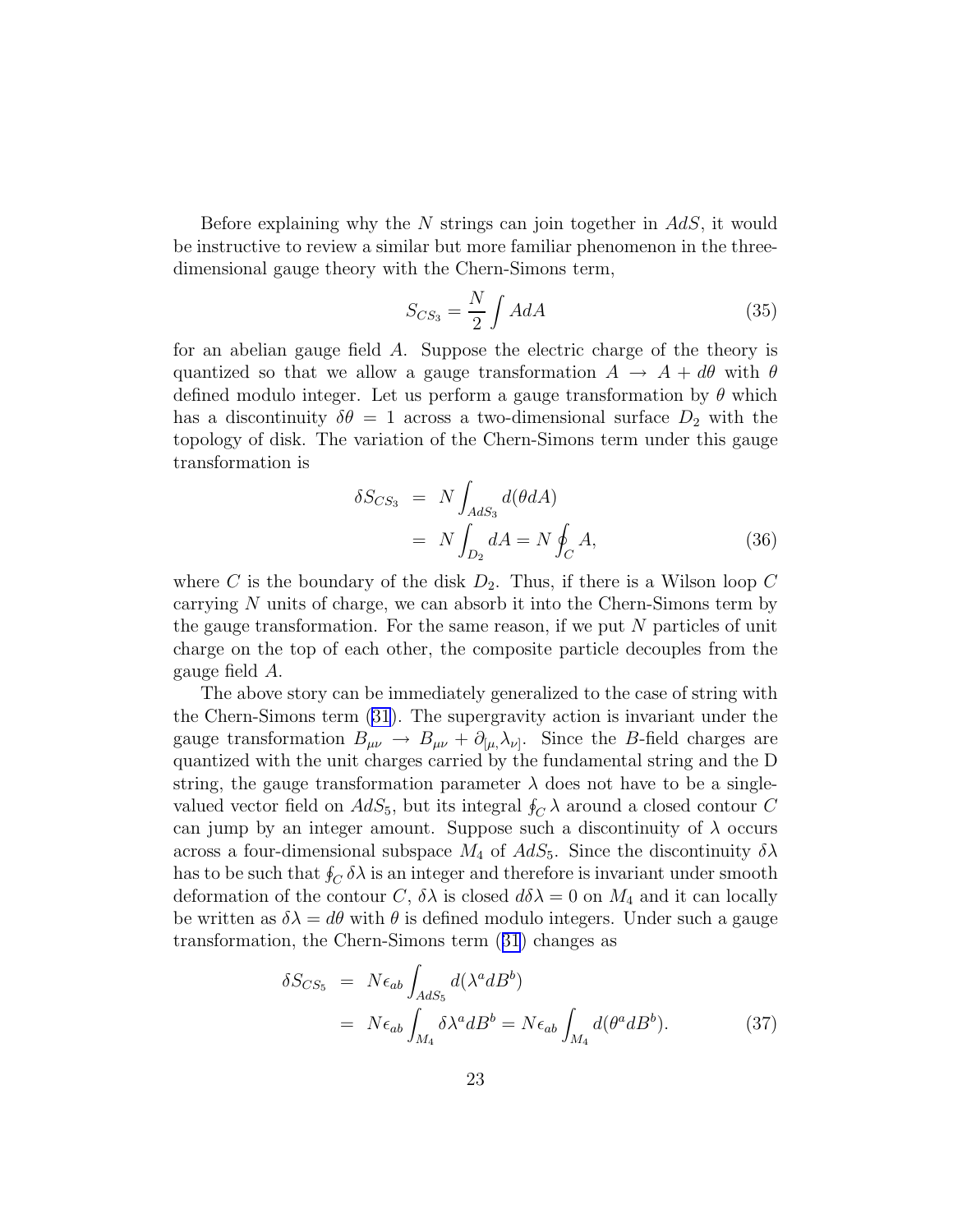Suppose further that  $M_4$  has the topology of  $S^1 \times M_3$  with  $M_3$  being a threedimensional space bounded by a two-dimensional surface  $\Sigma$  and that  $\theta^{(RR)}$ jumps by 1 across a point on  $S^1$  (times  $M_3$ ) while  $\theta^{(NSNS)}$  is continuous. The gauge variation of  $S_{CS_5}$  can then be written as an integral of B over  $\Sigma$ ,

$$
\delta S_{CS_5} = N \int_{\Sigma} B^{(NSNS)}.\tag{38}
$$

Therefore N string worldsheets wrapping on a contractible surface  $\Sigma$  in  $AdS_5$ can be absorbed into the Chern-Simons term([31](#page-22-0)) by the gauge transformation. This also means that, if we put  $N$  strings on the top of each other, it decouples from  $B^{(NSNS)}$ .

The string can be viewed as a soliton of the supergravity with the  $B^{(NSNS)}$ -charge [\[25\]](#page-30-0). The fact that N strings decouple from  $B^{(NSNS)}$  suggests that one can construct a supergravity solution in which  $N$  strings join together at a point in  $AdS_5$ <sup>4</sup>. This defines a baryon in the conformal case. The baryon in  $\text{QCD}_3$  is obtained by simply compactifying this picture on  $\mathbf{S}^1$ . Because of the Chern-Simons term([31](#page-22-0)), N strings can end on a point in the Schwarzschild geometry. The resulting string configuration is very similar to the one suggested much earlier in[[26](#page-30-0)].

It is obvious that this phenomenon also holds for closed strings  $- N$ closed strings can join together and disappear in  $AdS_5$ . This may be viewed as a higher dimensional generalization of the stringy exclusion principle pointed out by Maldacena and Strominger [\[27](#page-30-0)]. They showed that there is an upper bound on the number of BPS particles in  $AdS_3$ . Although they derived this result by studying the spectrum of chiral primary fields in the dual conformal field theory in two dimensions, it is also possible to show this using the Chern-Simons term for the  $SU(2) \times SU(2)$  gauge field in  $AdS_3$  [[28](#page-30-0)]. The mechanism we described in the above is a natural generalization of this to  $AdS_5$  with the gauge field being replaced by  $B^{(NSNS)}$ .

Let us turn to the case of  $\text{QCD}_4$ . To construct baryons in this case, we have to start with a membrane of the supergravity in  $AdS_7$ . Wrapping the membrane on the supersymmetry preserving circle gives a string on the  $AdS_7$ Schwarzschild geometry. The membrane carries a charge with respect to the 3-form  $C$ , and the Chern-Simons term  $(34)$  can create a membrane with N

<sup>&</sup>lt;sup>4</sup>Whilethis paper was being typed, we learned of the work [[11\]](#page-29-0) where it is shown that N strings can end on the 5-brane wrapping on  $S^5$  and localized on  $AdS_5$ . This verifies our claim that such a supergravity solution should exist in  $AdS_5$ .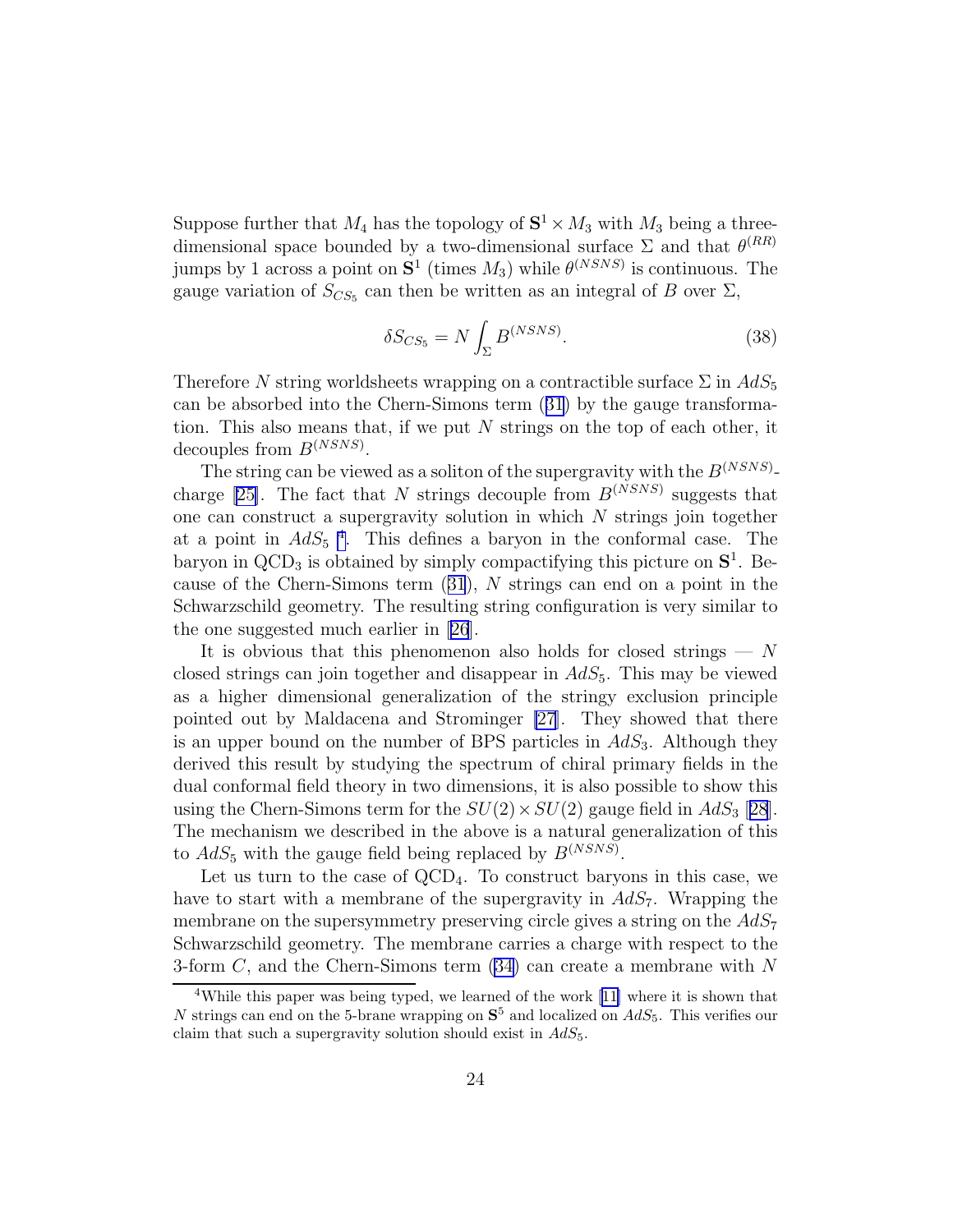units of charges. Therefore, once again, N open strings can join together in the bulk.



Figure 9: Baryon is constructed as N strings joining together at a point in the bulk.

Thus, in both the conformal and confining cases, a baryon is constructed as  $N$  heavy quarks joined together by  $N$  open strings ending at a point in the AdS geometry. The total energy of the baryon is the sum of the geodesic length of the strings. In the confining case, it is proportional to a sum of four-dimensional distances between the quarks and the location of the string junction (projected to  $\mathbb{R}^4$ ). In the conformal case, it is a sum of (distance)<sup>−</sup><sup>1</sup> . Although the location of the string junction is dynamical, in the large N limit, we can use the Born-Oppenheimer approximation and regard it as a fixed point in the AdS geometry. The N quarks then move independently under the potential given by the string stretched between them and the junction. The mass spectrum of the baryon can them be obtained by solving a one-body problem of the quark in the potential.

It would perhaps be worthwhile to point out that the existence of the N string junction does not contradict with the vanishing of the  $q$ -q potential in the conformal case. If you have a  $q-q$  pair, in addition to the obvious string configuration where a string stretched from each quark ends on  $u = 0$ , one may consider joining them at a point from which  $(N-2)$  strings come out. This may seem to give a non-trivial potential between the quarks. However the  $(N-2)$  strings should end somewhere, and the only place they can end is at  $u = 0$ . For  $N > 4$ , it is clear that it costs less energy if we move the N string junction toward  $u = 0$ . We then end up recovering the obvious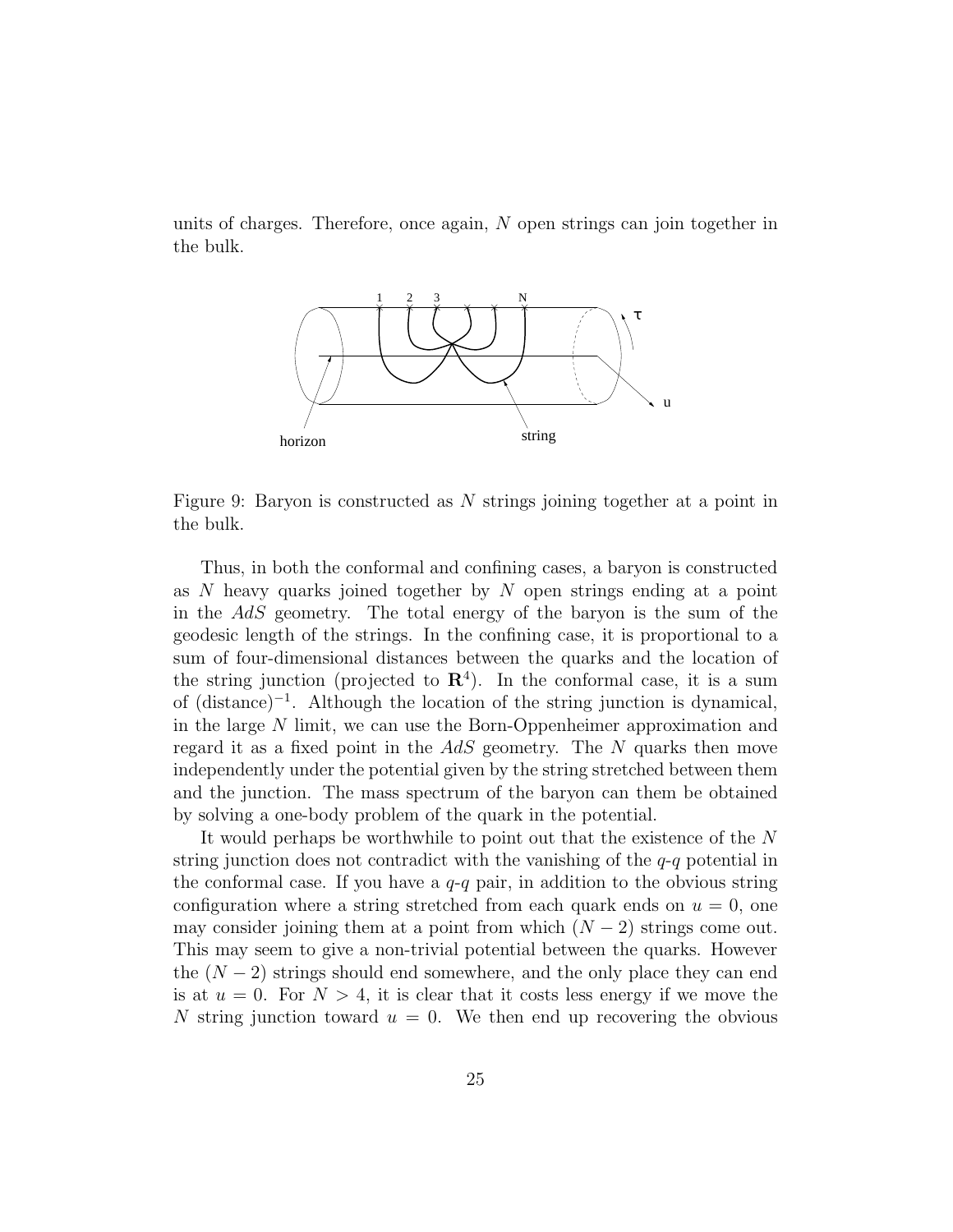

Figure 10: It is energetically favorable to move the  $N$  string junction to  $u = 0$ , leaving the two separate strings.

configuration where the two strings separately end at  $u = 0$ , without a nontrivial potential between  $q-q$  (Fig. 10).

A similar configuration can be considered in the confining case. In this case, however, there is no place where the  $(N-2)$  strings can end, except at  $x = \infty$  in  $\mathbb{R}^p$  costing infinite energy to create (Fig. 11), as expected from the quark confinement. The same discussion holds for any non-singlet combination of quarks.



Figure 11: A similar configuration in the confining case costs infinite energy, as expected from the quark confinement.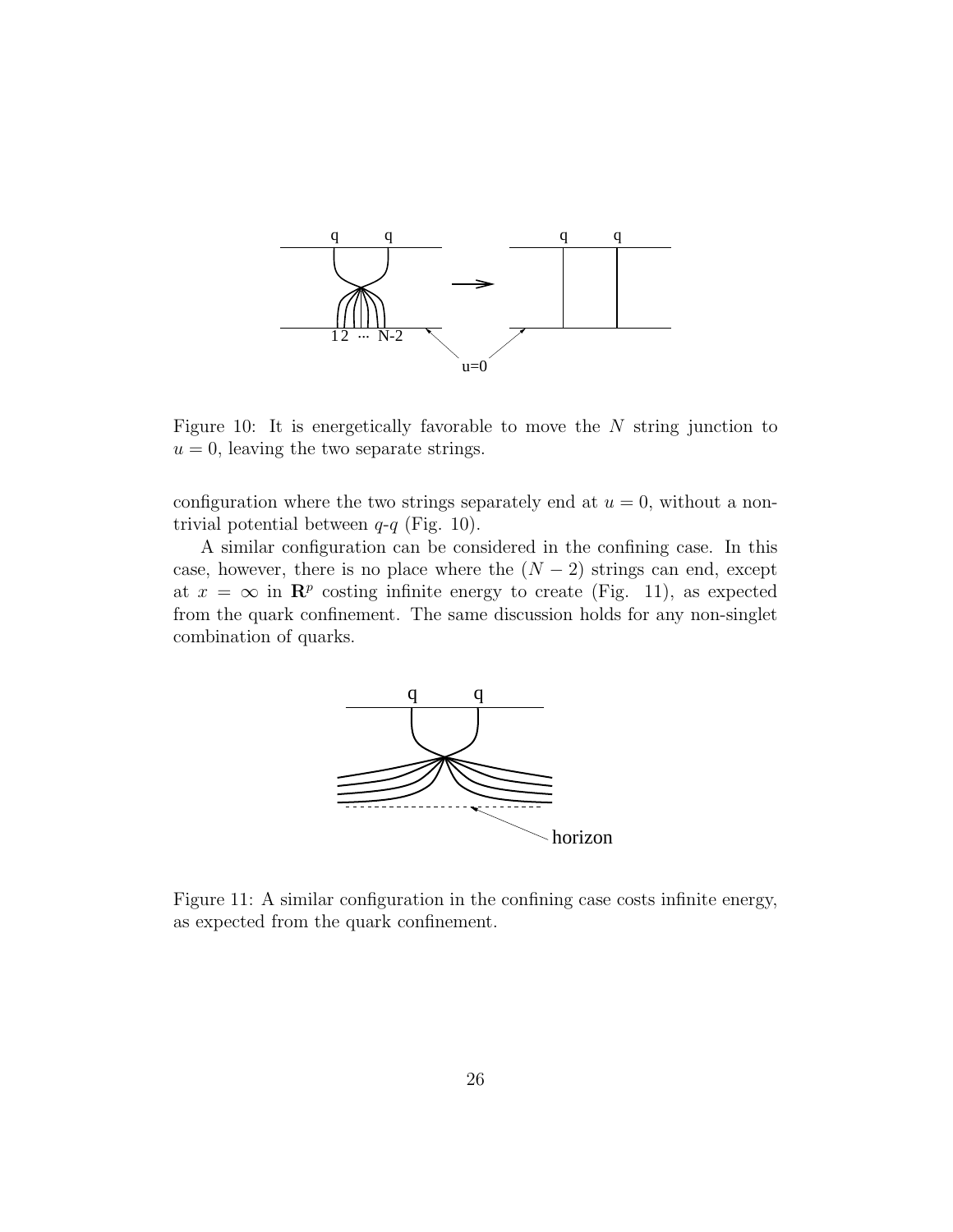#### 6 Discussion

In the previous sections we have discussed many aspects of the dynamics of large N gauge theory for strong coupling, as calculated using the dual supergravity, string or  $M$  theory. In all cases the results are remarkably consistent with our intuition and expectations. This strengthens our faith in the validity of the duality between these pictures. However, there is no strong evidence to date that these pictures actually overlap — they could be descriptions of two quite different phases of the same theory.

Consider the duality between the conformally invariant  $\mathcal{N} = 4$  gauge theory in four dimensions and string theory in the  $AdS_5 \times S^5$  background. The strongest form of this duality is to claim that these two are equivalent for all values of N and  $\lambda$ . However, perturbative string theory is defined as an asymptotic expansion in  $g_s = g_{YM}^2 = \lambda/N$ . So perhaps a safer conjecture is the equivalence of these two formulations for  $N = \infty$ , the classical limit of string theory and the planar limit of the gauge theory, or in the asymptotic  $1/N$  expansion.

Here one is on firmer ground since the weak coupling expansion of the  $N = \infty$  conformally invariant gauge theory might very well converge [\[29](#page-30-0), [30\]](#page-30-0) and there is no reason to expect the  $1/\lambda \sim$  curvature expansion of string theory to diverge. If so, one could then imagine, in principle, using the large  $\lambda$  expansion (or even better the exact solution) of classical string theory to define the gauge theory for all coupling. If one could do this for the compactified non-supersymmetric theory as well, then one could construct continuum QCD, by taking  $\lambda$  to zero à la asymptotic freedom, as one lets the compactification radii vanish. So far there is no strong evidence for even this form of the conjecture; since the calculations of quantities in string theory can only be done for large  $\lambda$  and in the gauge theory only for small  $\lambda$ .

There is, however, a possibility that the conjecture has to be weakened even further. Namely, it is possible that the gauge theory picture is valid for weak coupling, the string theory for strong coupling, and there is no region where they are both valid — *i.e.* there is a phase transition at  $\lambda = \lambda_{cr}$ . This is a ubiquitous phenomenon in large  $N$  theories [\[31](#page-30-0)], including the oneplaquette model  $|32|$ ,  $QCD_2$  on the sphere  $|33, 34|$  and is believed to be the case (even for finite  $N$ ) for lattice QCD. In the case of lattice QCD such a transition leads one to suspect that the effective string theory that can be deduced from the strong coupling expansion cannot be extended to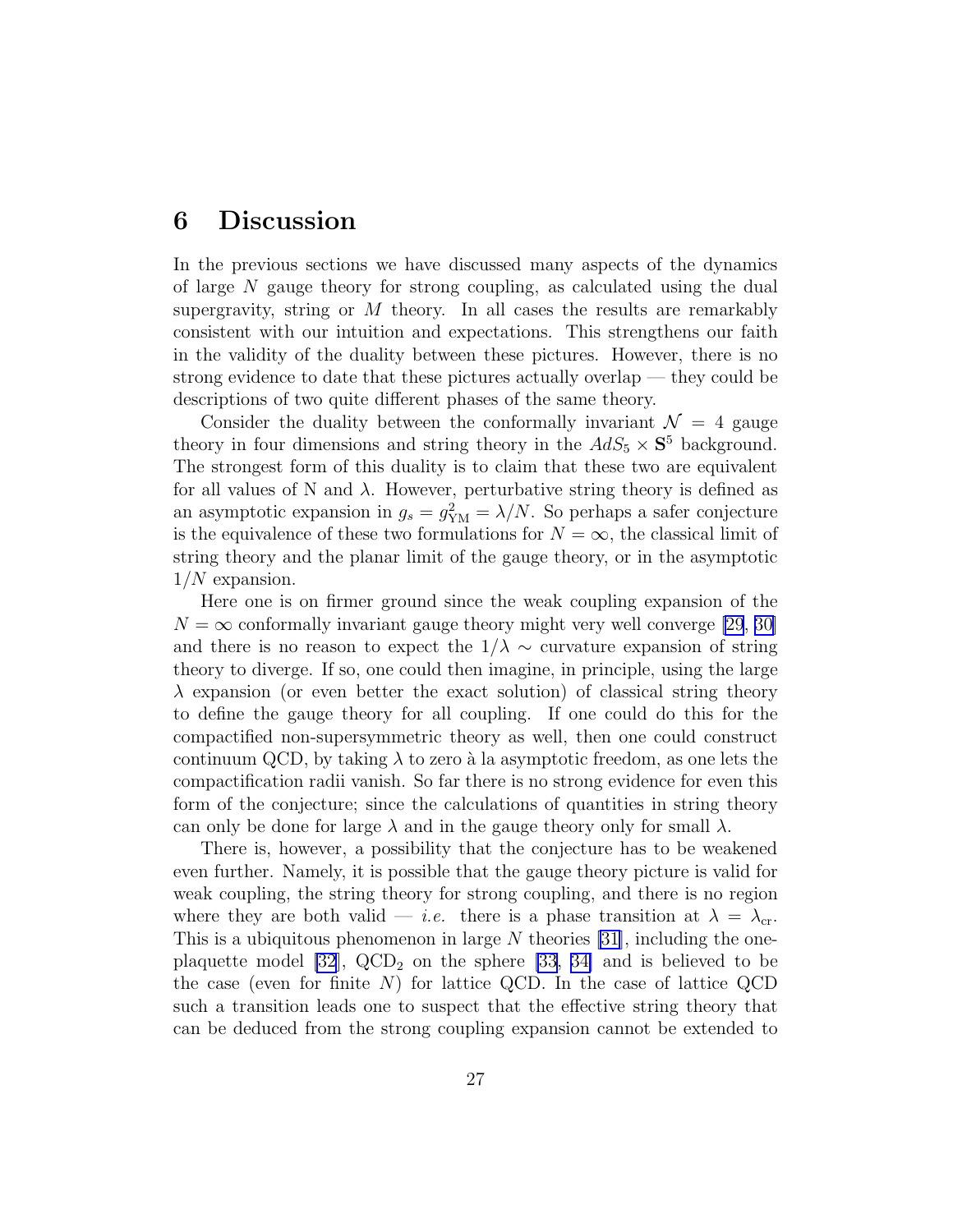the continuum theory. If this were the case here as well, it would mean, unfortunately, that these dualities are not as powerful as one might hope, and in particular one might not be able to use them to construct the master field, string theory, of QCD. On the other hand, the existence of such a phase transition would make the conjectured duality seem more reasonable, by eliminating some of the paradoxical aspects of the duality [\[35\]](#page-30-0).

#### Acknowledgments

We would like to thank Tom Banks, Gary Horowitz, Emil Martinec, Yaron Oz, John Schwarz and many other participants of ITP Program, Duality in *String Theory*, for useful discussions. The work of DG is supported in part by NSF grants NSF-PHY-94-07194 and NSF-PHY-97-22022. The work of HO is supported in part by NSF grant NSF-PHY-95-14797 and by DOE grant DE-AC03-76SF00098, and also by NSF grant NSF-PHY-94-07194.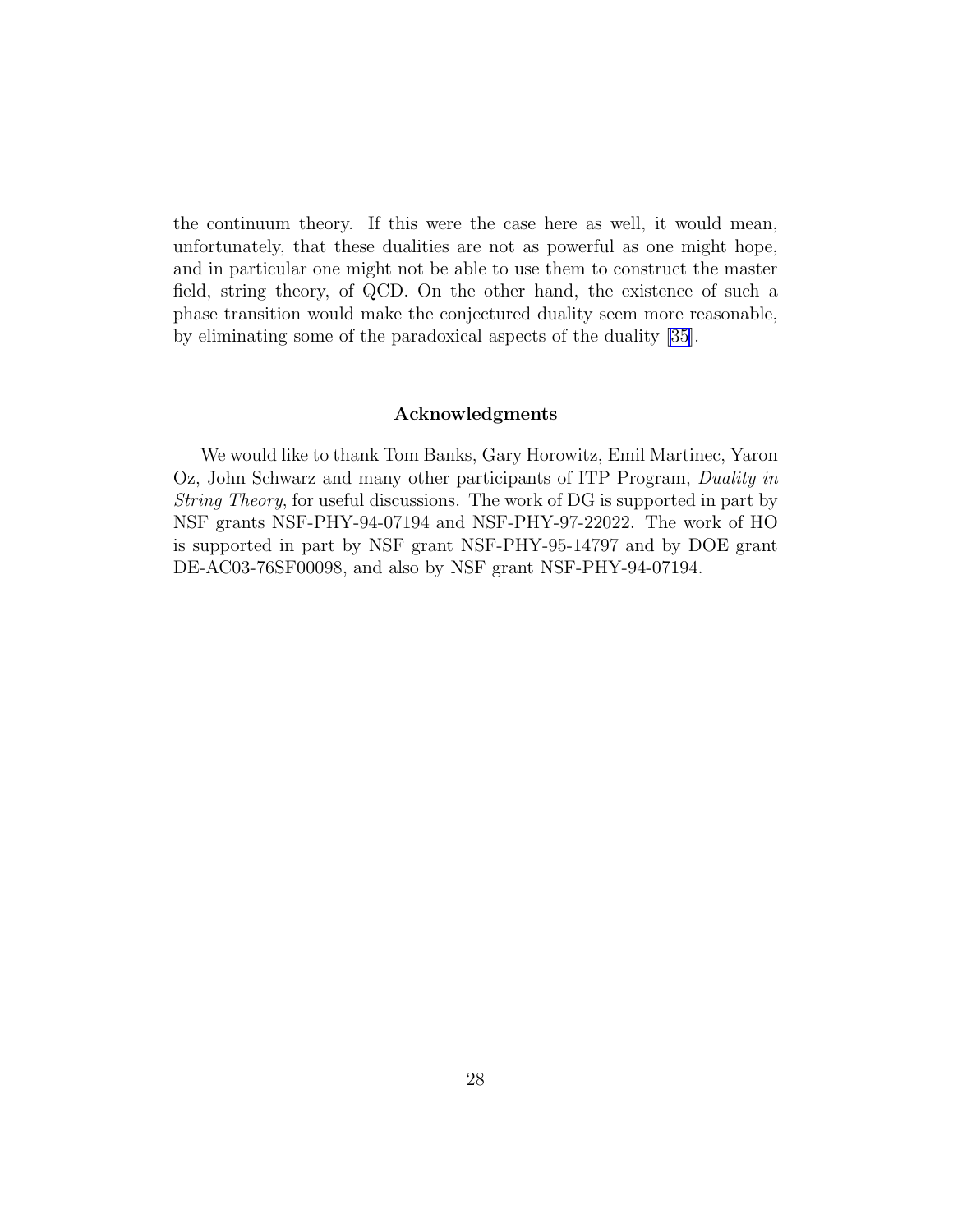# <span id="page-29-0"></span>References

- [1] J. Maldacena, [hep-th/9711200](http://arXiv.org/abs/hep-th/9711200).
- [2] S.S. Gubser, I.R. Klebanov, A.M. Polyakov, [hep-th/9802109.](http://arXiv.org/abs/hep-th/9802109)
- [3] E. Witten, [hep-th/9802150](http://arXiv.org/abs/hep-th/9802150).
- [4] I.R. Klebanov, [hep-th/9702076](http://arXiv.org/abs/hep-th/9702076); S.S. Gubser, I.R. Klebanov and A.A. Tseytlin, [hep-th/9703040](http://arXiv.org/abs/hep-th/9703040); M.R. Douglas, J. Polchinski and A. Strominger, [hep-th/9703031.](http://arXiv.org/abs/hep-th/9703031)
- [5] G. Horowitz and H. Ooguri, [hep-th/9802116](http://arXiv.org/abs/hep-th/9802116).
- [6] S. Ferrara, C. Fronsdal and A. Zaffaroni, [hep-th/9803039](http://arXiv.org/abs/hep-th/9803039); L. Andrianopoli and S. Ferrara, [hep-th/9803171](http://arXiv.org/abs/hep-th/9803171).
- [7] J. Maldancena, [hep-th/9803002.](http://arXiv.org/abs/hep-th/9803002)
- [8] S.-J. Rey and J. Yee, [hep-th/9803001](http://arXiv.org/abs/hep-th/9803001)
- [9] J. A. Minahan, [hep-th/9803111](http://arXiv.org/abs/hep-th/9803111).
- [10] E. Witten, [hep-th/9803131](http://arXiv.org/abs/hep-th/9803131).
- [11] E. Witten, [hep-th/9805112](http://arXiv.org/abs/hep-th/9805112).
- [12] A. Brandhuber, N. Itzhaki, J. Sonnenschein and S. Yankielowicz, [hep-th/9803138](http://arXiv.org/abs/hep-th/9803138); [hep-th/9803263](http://arXiv.org/abs/hep-th/9803263).
- [13] S.-J. Rey, S. Theisen and J. Yee, [hep-th/9803135.](http://arXiv.org/abs/hep-th/9803135)
- [14] M. Li, [hep-th/9803252;](http://arXiv.org/abs/hep-th/9803252) [hep-th/9804175.](http://arXiv.org/abs/hep-th/9804175)
- [15] S. Hawking and D. Page, Commun. Math. Phys. 87 (1983) 577.
- [16] N. Itzhaki, J. Maldacena, J. Sonnenschein and S. Yankielowicz, [hep-th/9802042](http://arXiv.org/abs/hep-th/9802042).
- [17] D.-E. Diaconescu, [hep-th/9608163](http://arXiv.org/abs/hep-th/9608163), Nucl. Phys. B503 (1997) 220.
- [18] A. Hanany and E. Witten, [hep-th/9611230](http://arXiv.org/abs/hep-th/9611230), Nucl. Phys. B492 (1997) 152.